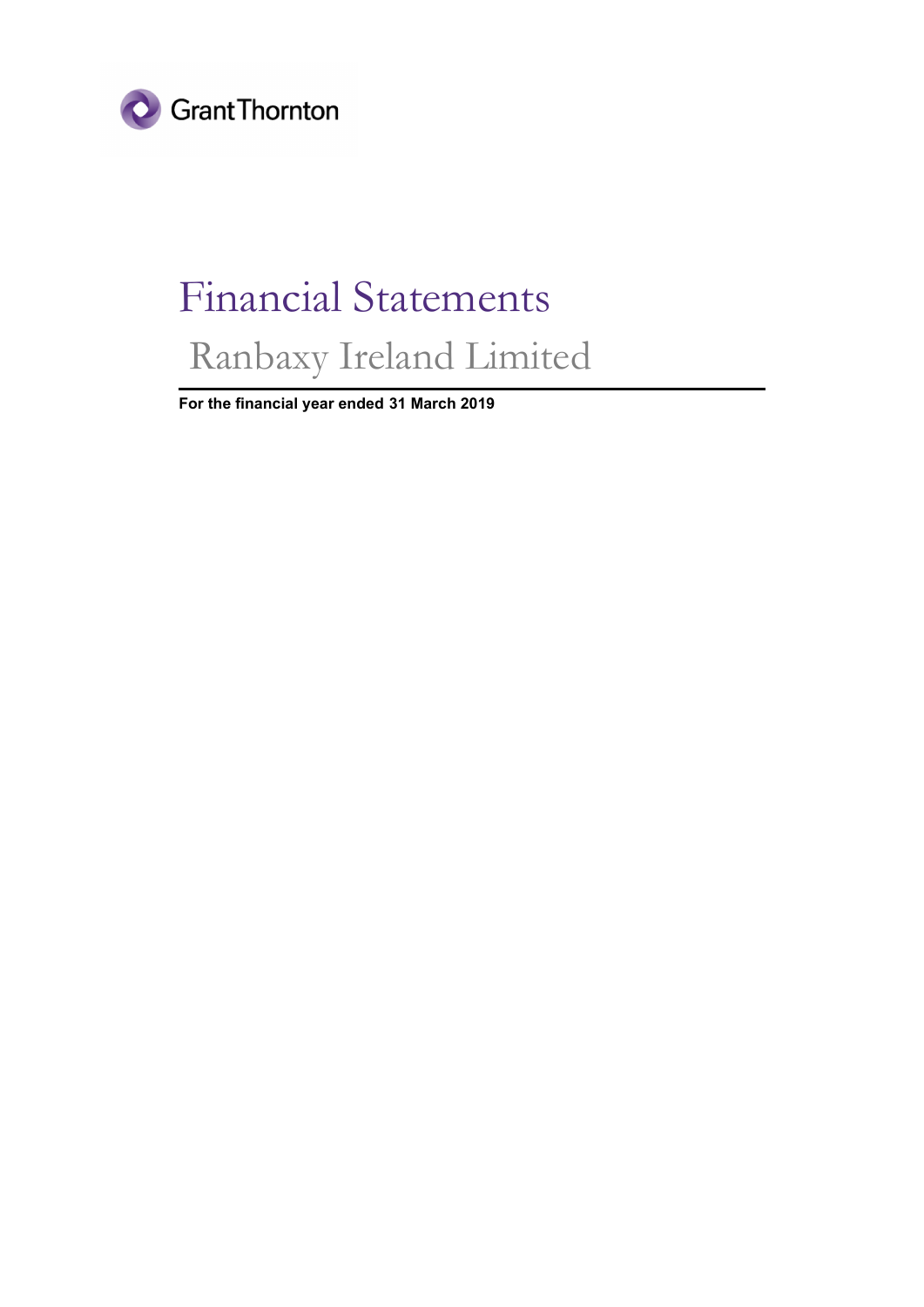## Company Information

| <b>Directors</b>            | H. de Kloet (Dutch)<br>Prashant Savla (Dutch)                                         |
|-----------------------------|---------------------------------------------------------------------------------------|
| <b>Company secretary</b>    | Zoltan Takacs                                                                         |
| <b>Registered number</b>    | 75951                                                                                 |
| <b>Registered office</b>    | C/O Grant Thorton<br>14 South Mall<br>Cork<br>Co.Cork                                 |
| <b>Independent auditors</b> | Grant Thornton<br>Chartered Accountants & Statutory Auditors<br>14 South Mall<br>Cork |
| <b>Bankers</b>              | Ulster Bank Limted<br>49 Liberty Square<br>Thurles<br>Co.Tipperary                    |
|                             | Allied Irish Bank<br>66 Main Street<br>Cashel<br>Co.Tipperary                         |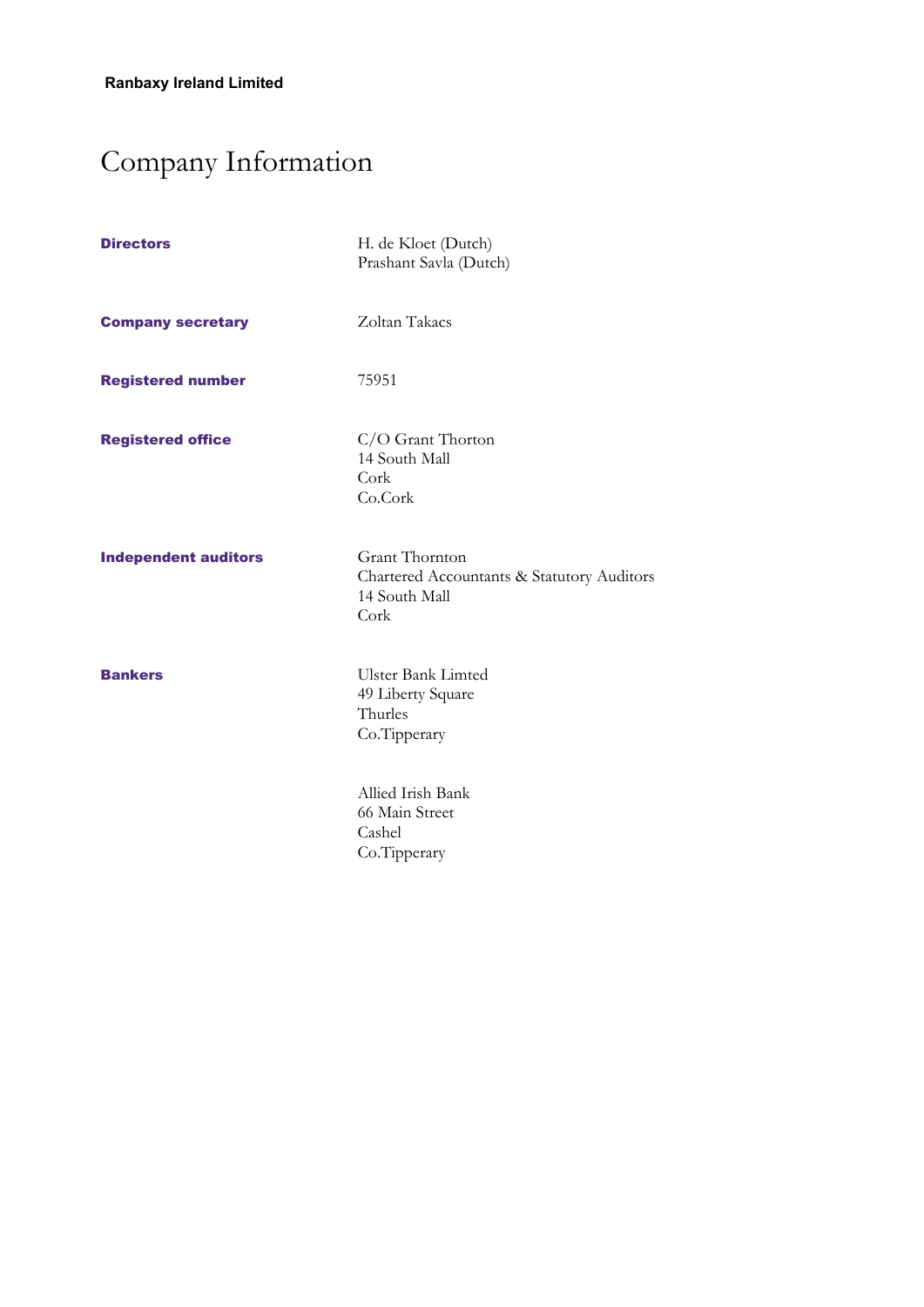### Contents

|                                                                             | Page      |
|-----------------------------------------------------------------------------|-----------|
| <b>Directors' report</b>                                                    | $1 - 2$   |
| <b>Directors' responsibilities statement</b>                                | 3         |
| <b>Independent auditors' report</b>                                         | $4 - 8$   |
| <b>Statement of comprehensive income</b>                                    | 9         |
| <b>Balance sheet</b>                                                        | $10 - 11$ |
| <b>Statement of changes in equity</b>                                       | 11        |
| <b>Statement of cash flows</b>                                              | 12        |
| <b>Notes to the financial statements</b>                                    | $13 - 18$ |
| The following pages do not form part of the statutory financial statements: |           |
| <b>Detailed profit and loss account and summaries</b>                       |           |
|                                                                             | $20 - 21$ |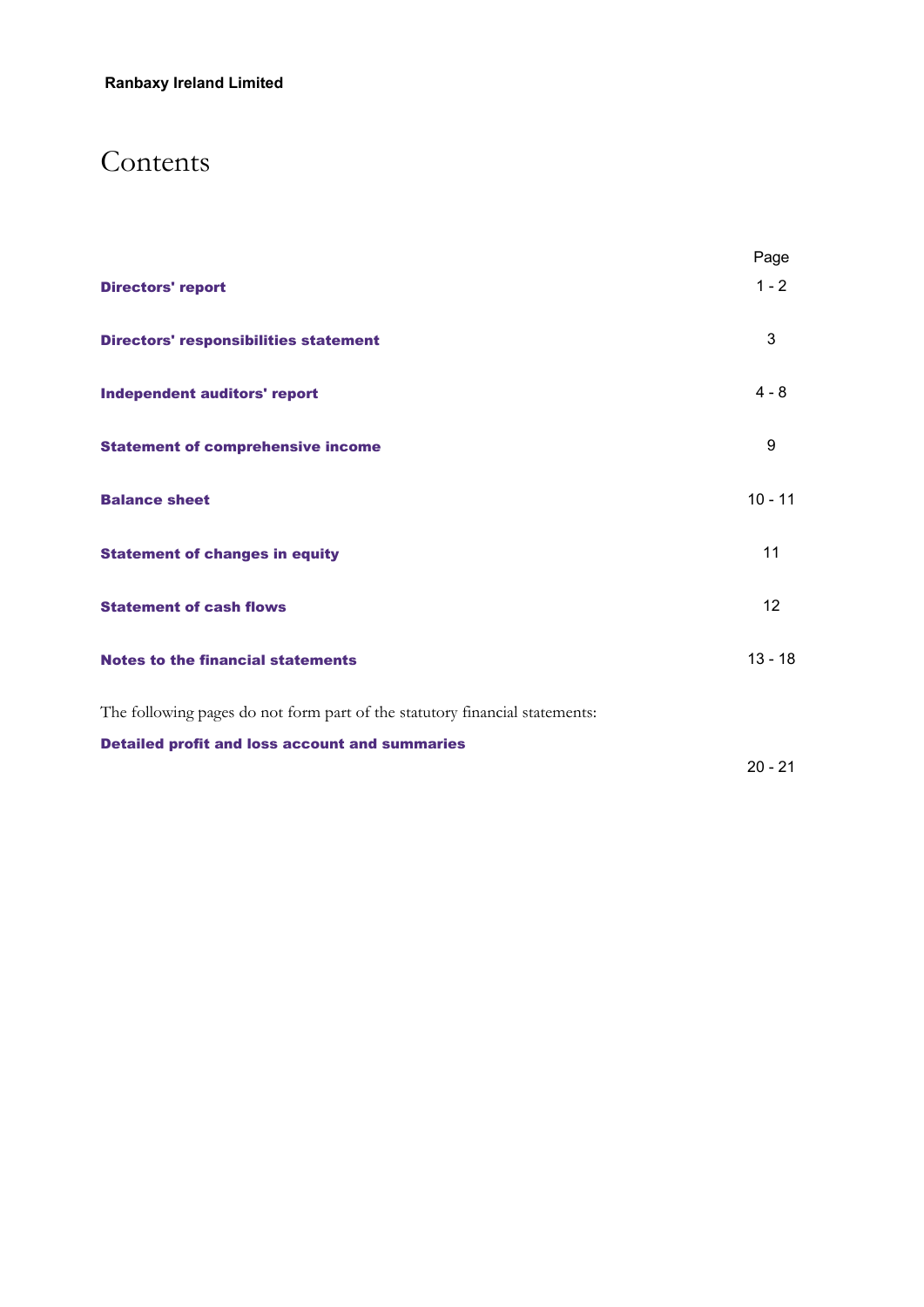### Directors' report **For the financial year ended 31 March 2019**

The directors present their annual report and the audited financial statements for the financial year ended 31 March 2019.

#### **Principal activities**

The company has ceased to trade as outlined in the business review below.

#### **Business review**

The company's ultimate parent undertaking, Sun Pharmaceutical Industries Limited announced on 31 March 2016, that it had decided to wind down operations of the company by the end of the 2016 calendar year and subsequently close the plant during 2017. This has resulted in the financial statements being prepared on a break-up basis. As a result assets were written down to their net recoverable amount on a break-up basis on 31 March 2016. As of the 31 March 2019 all assets have been disposed and the company has ceased trading. The directors have also made appropriate provisions in order to bring about the orderly wind-down of the company and its operations.

#### **Results and dividends**

The loss for the financial year, after taxation, amounted to  $\text{\textsterling}87,948$  (2018 - loss  $\text{\textsterling}194,502$ ).

No dividends declared in current year.

#### **Directors and secretary and their interests**

In accordance with the company's Articles of Association the directors are not required to retire by rotation.

In accordance with Section 329 of the Companies Act 2014, the directors' shareholdings and the movements therein during the financial year ended 31 March 2019 were as follows:

|                |                          | <b>Ordinary shares</b><br>of €1.26 each |
|----------------|--------------------------|-----------------------------------------|
|                | 31/3/19                  | 1/4/18                                  |
| H. de Kloet    | $\overline{\phantom{0}}$ |                                         |
| Prashant Savla | $\overline{\phantom{0}}$ |                                         |

#### **Political contributions**

The company did not make any disclosable political donations in the current year

#### **Principal risks and uncertainties**

The company has ceased to trade and the directors of the company are of the opinion that all risks have been identified and dealt with.

#### **Accounting records**

The measures taken by the directors to ensure compliance with the requirements of Sections 281 to 285 of the Companies Act 2014 with regard to the keeping of accounting records, are the employment of appropriately qualified accounting personnel and the maintenance of computerised accounting systems. The company's accounting records are maintained at the company's registered office at C/O Grant Thorton, 14 South Mall, Cork.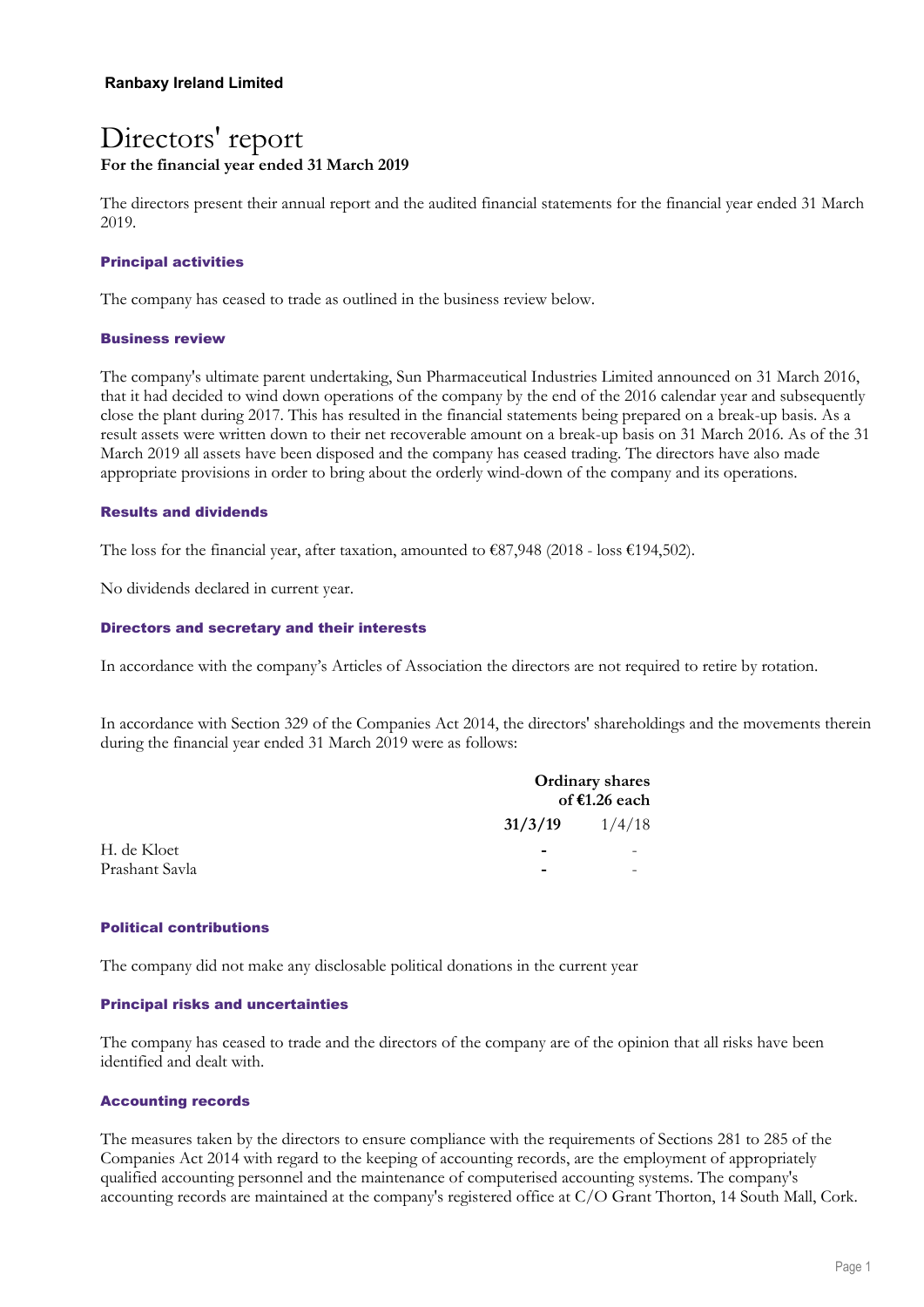## Directors' report (continued)

**For the financial year ended 31 March 2019**

#### **Events since the end of the year**

There have been no significant events since year end that would require amendment to or disclosure in the financial statements.

#### **Future developments**

As of the 31 March 2019 all assets have been disposed and the company has ceased trading. The directors have also made appropriate provisions in order to bring about the orderly wind-down of the company and its operations.

#### **Research and development activities**

There were no research and development activities during the year.

#### **Statement on relevant audit information**

Each of the persons who are directors at the time when this Directors' report is approved has confirmed that:

- so far as the director is aware, there is no relevant audit information of which the company's auditors are unaware, and
- the director has taken all the steps that ought to have been taken as a director in order to be aware of any relevant audit information and to establish that the company's auditors are aware of that information.

#### **Branches outside the state**

There are no branches of the company outside the State.

#### **Auditors**

The auditors, Grant Thornton, continue in office in accordance with section 383(2) of the Companies Act 2014.

This report was approved by the board and signed on its behalf.

................................................ **H. de Kloet Director** 

................................................

**Prashant Savla** Director

Date: Date: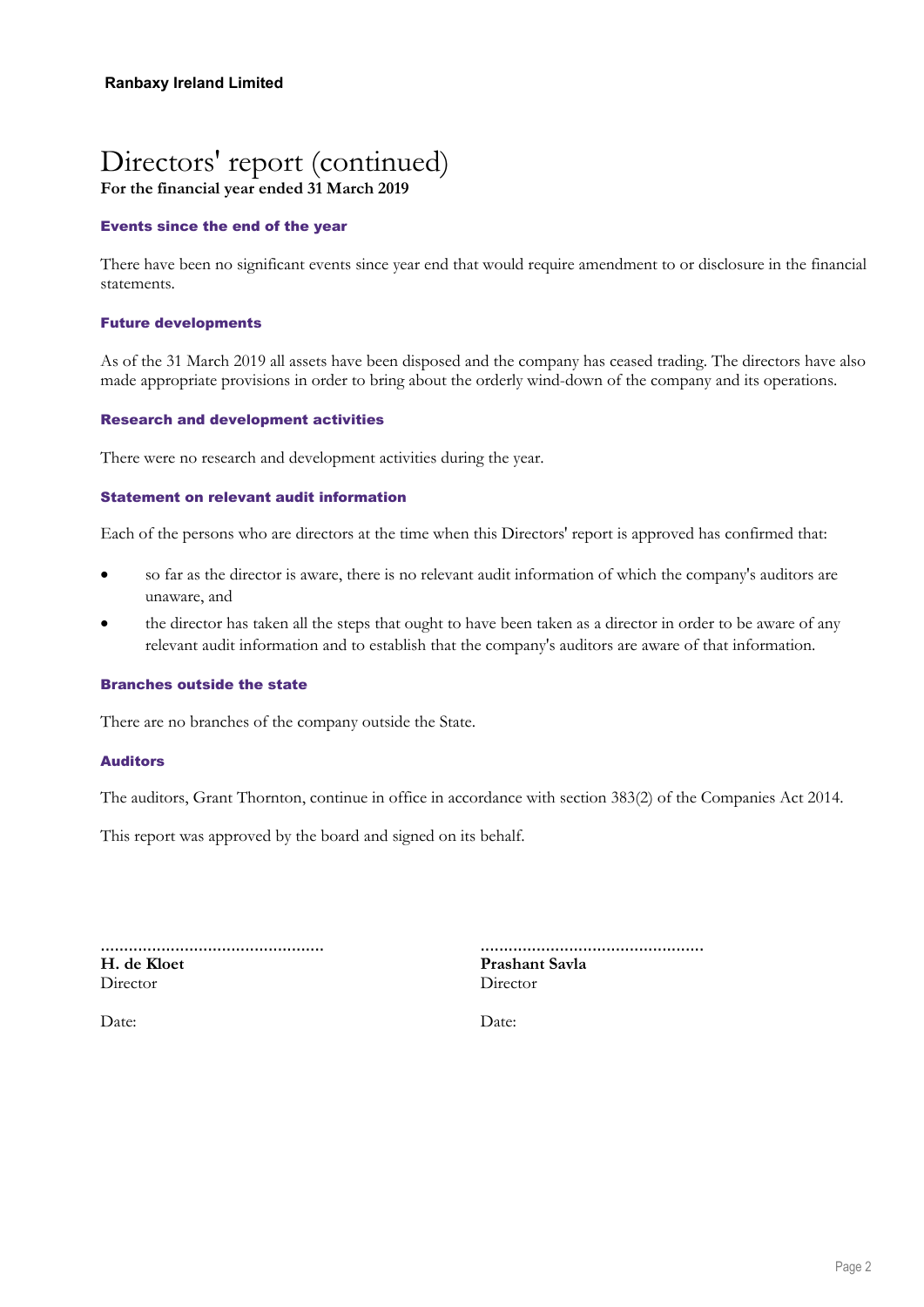### Directors' responsibilities statement **For the financial year ended 31 March 2019**

The directors are responsible for preparing the Directors' report and the financial statements in accordance with Irish law and regulations.

Irish company law requires the directors to prepare the financial statements for each financial year. Under the law, the directors have elected to prepare the financial statements in accordance with the Companies Act 2014 and Financial Reporting Standard 102 'The Financial Reporting Standard applicable in the UK and Republic of Ireland' .

Under company law, the directors must not approve the financial statements unless they are satisfied that they give a true and fair view of the assets, liabilities and financial position of the company as at the financial year end date, of the profit or loss for that financial year and otherwise comply with the Companies Act 2014.

In preparing these financial statements, the directors are required to:

- select suitable accounting policies for the company's financial statements and then apply them consistently;
- make judgments and accounting estimates that are reasonable and prudent;
- state whether the financial statements have been prepared in accordance with applicable accounting standards, identify those standards, and note the effect and the reasons for any material departure from those standards; and
- prepare the financial statements on the going concern basis unless it is inappropriate to presume that the company will continue in business.

The directors are responsible for ensuring that the company keeps or causes to be kept adequate accounting records which correctly explain and record the transactions of the company, enable at any time the assets, liabilities, financial position and profit or loss of the company to be determined with reasonable accuracy, enable them to ensure that the financial statements and Directors' report comply with the Companies Act 2014 and enable the financial statements to be audited. They are also responsible for safeguarding the assets of the company and hence for taking reasonable steps for the prevention and detection of fraud and other irregularities.

On behalf of the board

................................................ **H. de Kloet Director**

................................................ **Prashant Savla** Director

Date: Date: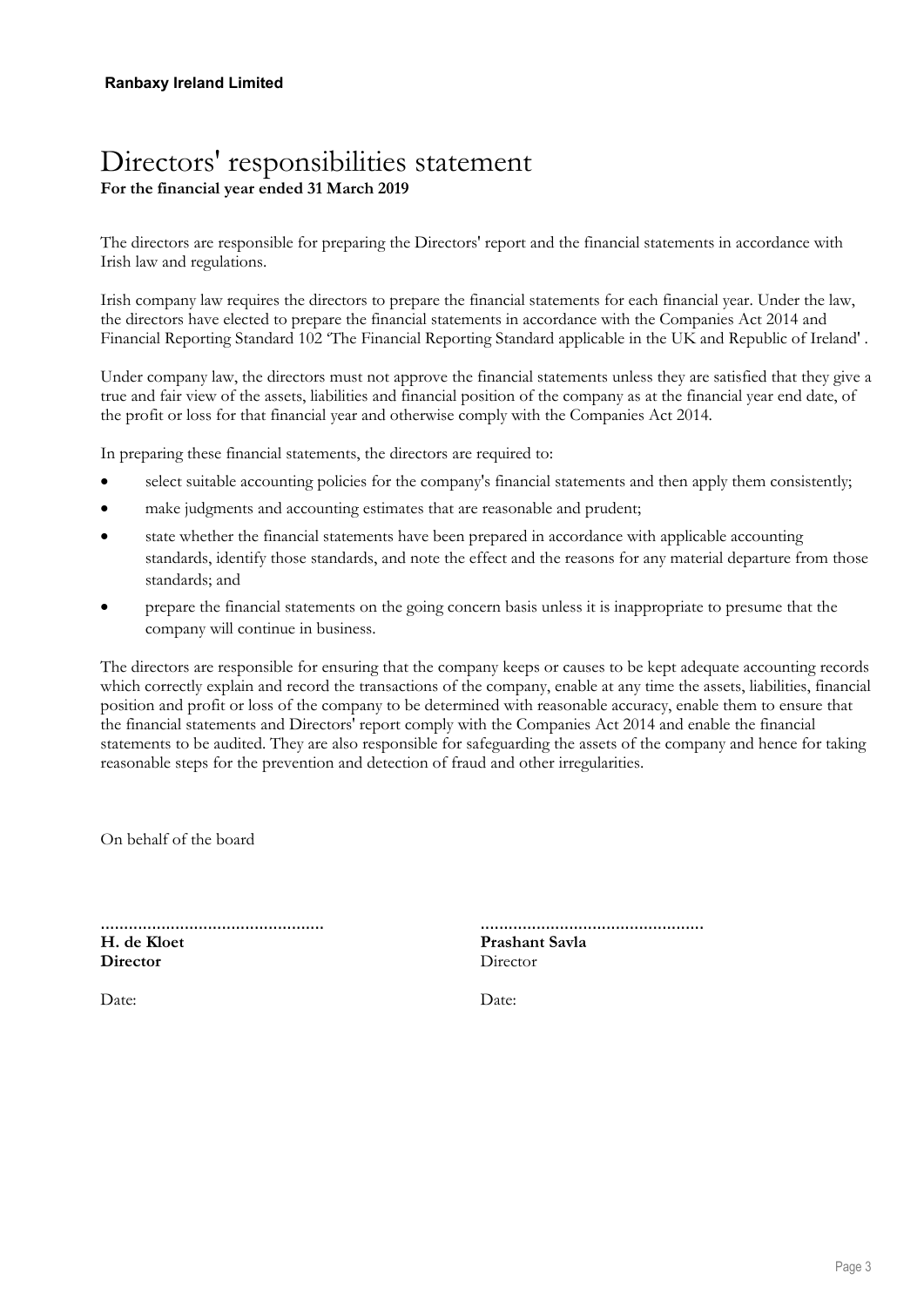

#### **Opinion**

We have audited the financial statements of Ranbaxy Ireland Limited , which comprise the Statement of comprehensive income, the Balance sheet, the Statement of cash flows, the Statement of changes in equity for the financial year ended 31 March 2019, and the related notes to the financial statements, including a summary of significant accounting policies.

The financial reporting framework that has been applied in their preparation of the financial statements is Irish law and accounting standards issued by the Financial Reporting Council including FRS 102 'The Financial Reporting Standard applicable in the UK and Republic of Ireland'.(Generally Accepted Accounting Practice in Ireland).

In our opinion, Ranbaxy Ireland Limited's financial statements:

- give a true and fair view in accordance with Generally Accepted Accounting Practice in Ireland of the assets, liabilities and financial position of the company as at 31 March 2019 and of its financial performance and cash flows for the financial year then ended; and
- have been properly prepared in accordance with the requirements of the Companies Act 2014.

#### **Basis for opinion**

We conducted our audit in accordance with International Standards on Auditing (Ireland) (ISAs (Ireland)) and applicable law. Our responsibilities under those standards are further described in the 'responsibilities of the auditor for the audit of the financial statements' section of our report. We are independent of the company in accordance with the ethical requirements that are relevant to our audit of financial statements in Ireland, namely the Irish Auditing and Accounting Supervisory Authority (IAASA) Ethical Standard concerning the integrity, objectivity and independence of the auditor, and the ethical pronouncements established by Chartered Accountants Ireland, applied as determined to be appropriate in the circumstances for the entity. We have fulfilled our other ethical responsibilities in accordance with these requirements. We believe that the audit evidence we have obtained is sufficient and appropriate to provide a basis for our opinion.

#### **Departure from the Going Concern Basis of Accounting**

In forming our opinion on the financial statements, which is not modified, we have considered the presentation of the financial statements on the break-up basis, the adjustments arising from this presentation, and the adequacy of the disclosures made in the notes to the financial statements. The break-up basis has been adopted because the ultimate parent undertaking, Sun Pharmaceutical Industries Limited made the decision on 31 March 2016 to wind down the operations of the company. Adjustments have been made in these financial statements to reduce assets to their realisable values and to provide for liabilities arising from the decision. Details of such adjustments can be found in note 2.2 and note 6.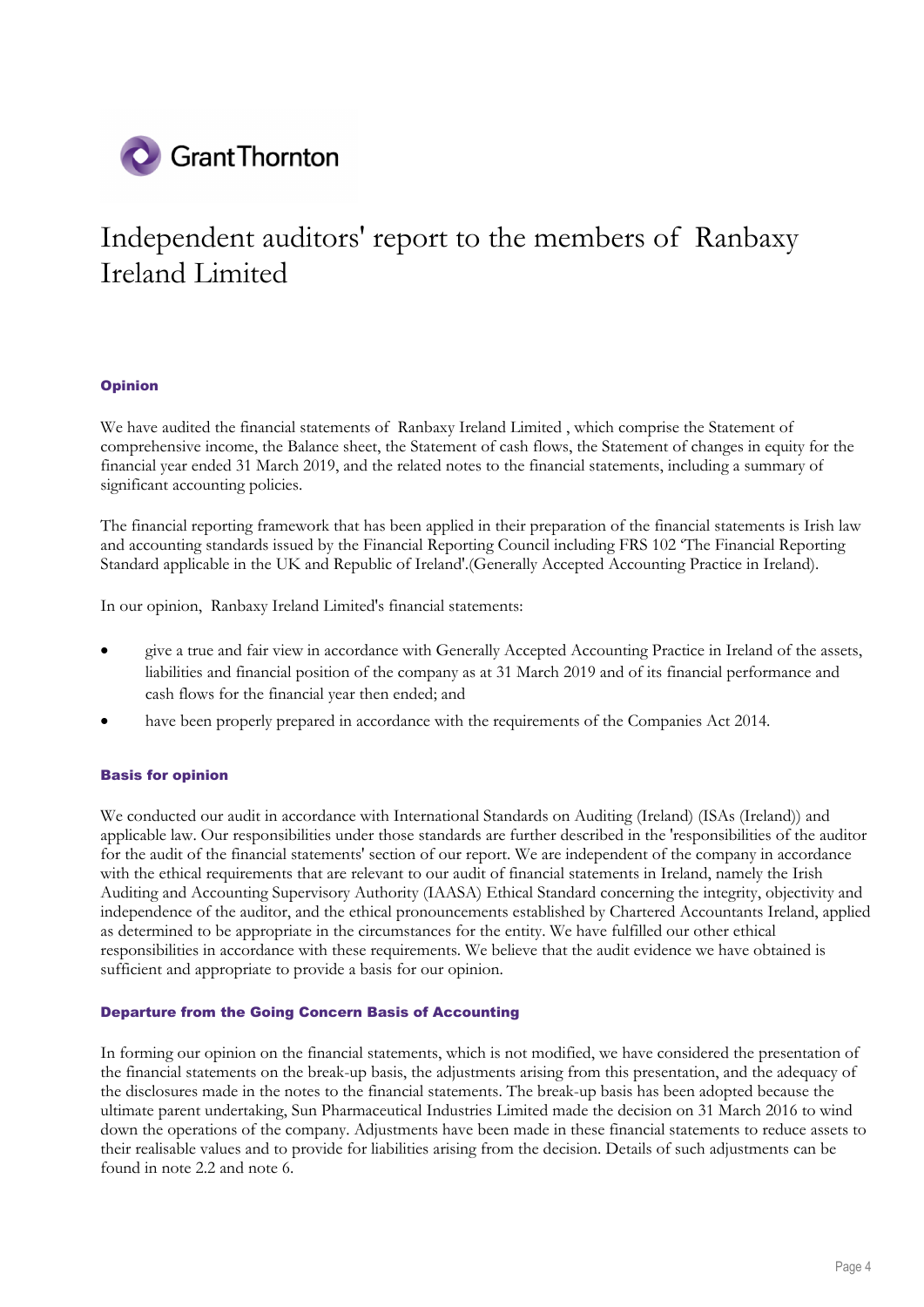

#### **Other information**

Other information comprises information included in the Annual Report, other than the financial statements and our auditor's report thereon. The directors are responsible for the other information. Our opinion on the financial statements does not cover the information and, except to the extent otherwise explicitly stated in our report, we do not express any form of assurance conclusion thereon.

In connection with our audit of the financial statements, our responsibility is to read the other information and, in doing so, consider whether the other information is materially inconsistent with the financial statements or our knowledge obtained in the audit, or otherwise appears to be materially misstated. If we identify such material inconsistencies in the financial statements, we are required to determine whether there is a material misstatement in the financial statements or a material misstatement of the other information. If, based on the work we have performed, we conclude that there is a material misstatement of this other information, we are required to report that fact.

We have nothing to report in this regard.

#### **Matters on which we are required to report by the Companies Act 2014**

- We have obtained all the information and explanations which we consider necessary for the purposes of our audit.
- In our opinion the accounting records of the company were sufficient to permit the financial statements to be readily and properly audited.
- The financial statements are in agreement with the accounting records.
- In our opinion the information given in the Directors' report is consistent with the financial statements. Based solely on the work undertaken in the course of our audit, in our opinion, the Directors' report has been prepared in accordance with the requirements of the Companies Act 2014.

#### **Matters on which we are required to report by exception**

Based on our knowledge and understanding of the company and its environment obtained in the course of the audit, we have not identified material misstatements in the Directors' report.

Under the Companies Act 2014, we are required to report to you if, in our opinion, the disclosures of directors' remuneration and transactions specified by sections 305 to 312 of the Act have not been made. We have no exceptions to report arising from this responsibility.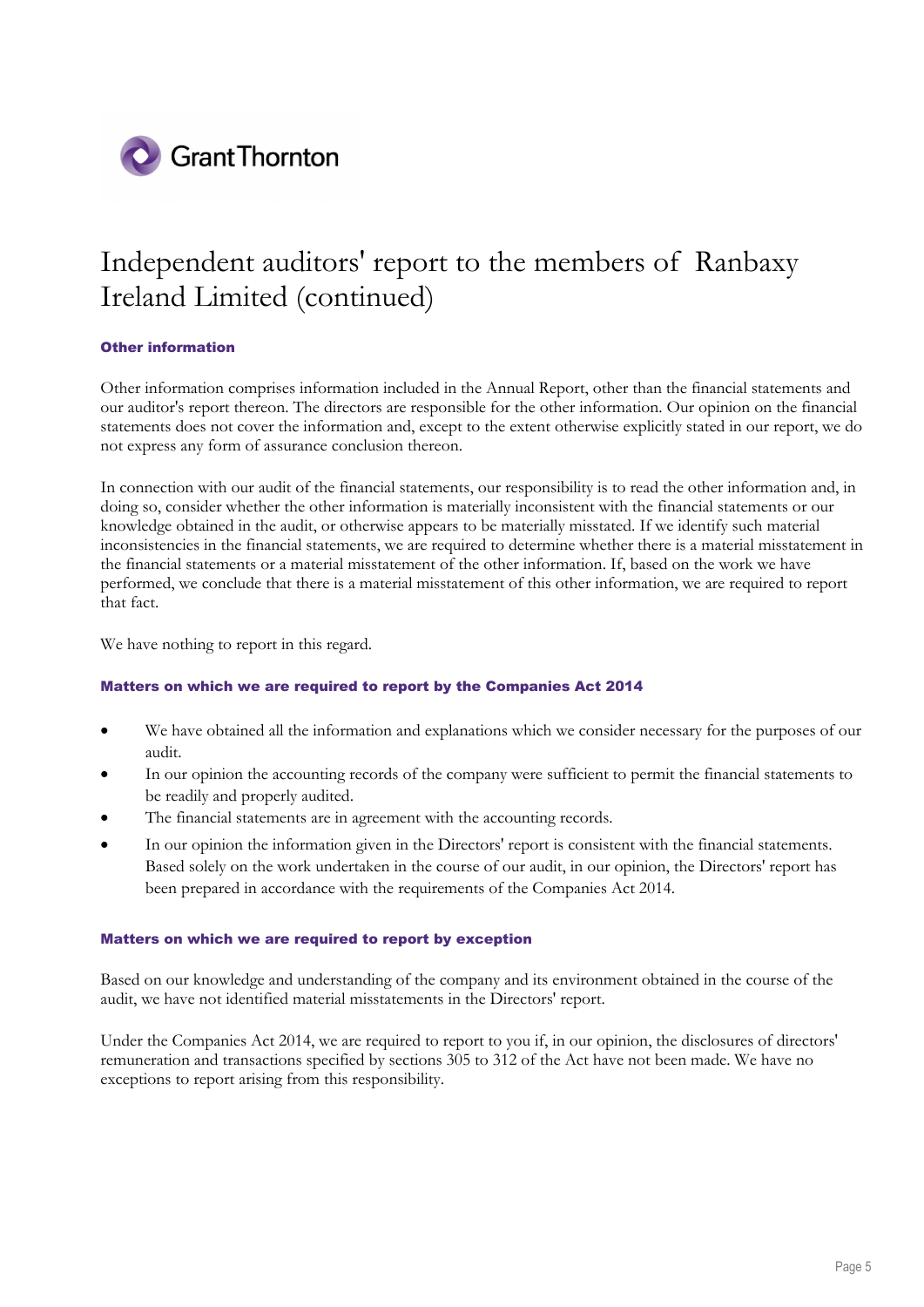

**Responsibilities of the management and those charged with governance for the financial statements**

As explained more fully in the directors' responsibilities statement, management is responsible for the preparation of the financial statements which give a true and fair view in accordance with Generally Accepted Accounting Practice in Ireland, including FRS102, and for such internal control as they determine necessary to enable the preparation of financial statements that are free from material misstatement, whether due to fraud or error.

In preparing the financial statements, management is responsible for assessing the company's ability to continue as a going concern, disclosing, as applicable, matters related to going concern and using the going concern basis of accounting unless the management either intends to liquidate the company or to cease operations, or has no realistic alternative but to do so.

Those charged with governance are responsible for overseeing the company's financial reporting process.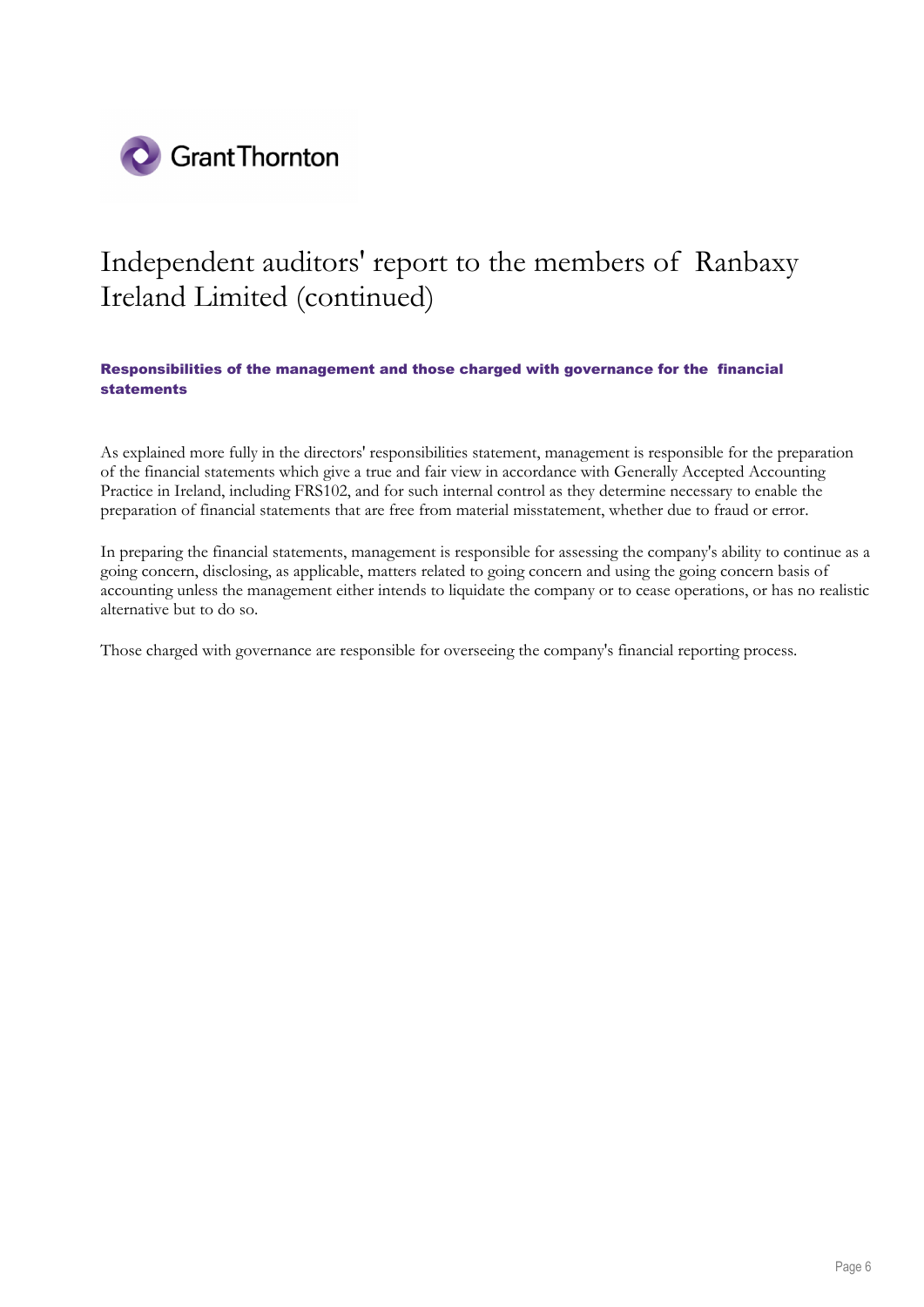

#### **Responsibilities of the auditor for the audit of the financial statements**

The auditor's objectives are to obtain reasonable assurance about whether the financial statements as a whole are free from material misstatement, whether due to fraud or error, and to issue an auditor's report that includes our opinion. Reasonable assurance is a high level of assurance, but is not a guarantee that an audit conducted in accordance with ISAs (Ireland) will always detect a material misstatement when it exists. Misstatements can arise from fraud or error and are considered material if, individually or in the aggregate, they could reasonably be expected to influence the economic decisions of users taken on the basis of these financial statements.

As part of an audit in accordance with ISAs (Ireland), the auditor will exercise professional judgment and maintain professional scepticism throughout the audit. They will also:

- Identify and assess the risks of material misstatement of the financial statements, whether due to fraud or error, design and perform audit procedures responsive to those risks, and obtain audit evidence that is sufficient and appropriate to provide a basis for our opinion. The risk of not detecting a material misstatement resulting from fraud is higher than for one resulting from error, as fraud may involve collusion, forgery, intentional omissions, misrepresentations, or the override of internal control.
- Obtain an understanding of internal control relevant to the audit in order to design audit procedures that are appropriate in the circumstances, but not for the purpose of expressing an opinion of the effectiveness of the company's internal control.
- Evaluate the appropriateness of accounting policies used and the reasonableness of accounting estimates and related disclosures made by management.
- Conclude on the appropriateness of management's use of the going concern basis of accounting and, based on the audit evidence obtained, whether a material uncertainty exists related to events or conditions that may cast significant doubt on the company's ability to continue as a going concern. If they conclude that a material uncertainty exists, they are required to draw attention in the auditor's report to the related disclosures in the financial statements or, if such disclosures are inadequate, to modify their opinion. Their conclusions are based on the audit evidence obtained up to the date of the auditor's report. However, future events or conditions may cause the company to cease to continue as a going concern.
- Evaluate the overall presentation, structure and content of the financial statements, including the disclosures, and whether the financial statements represent the underlying transactions and events in a manner that achieves a true and fair view.

The Auditor shall communicate with those charged with governance regarding, among other matters, the planned scope and timing of the audit and significant audit findings, including any significant deficiencies in internal control that may be identified during the audit.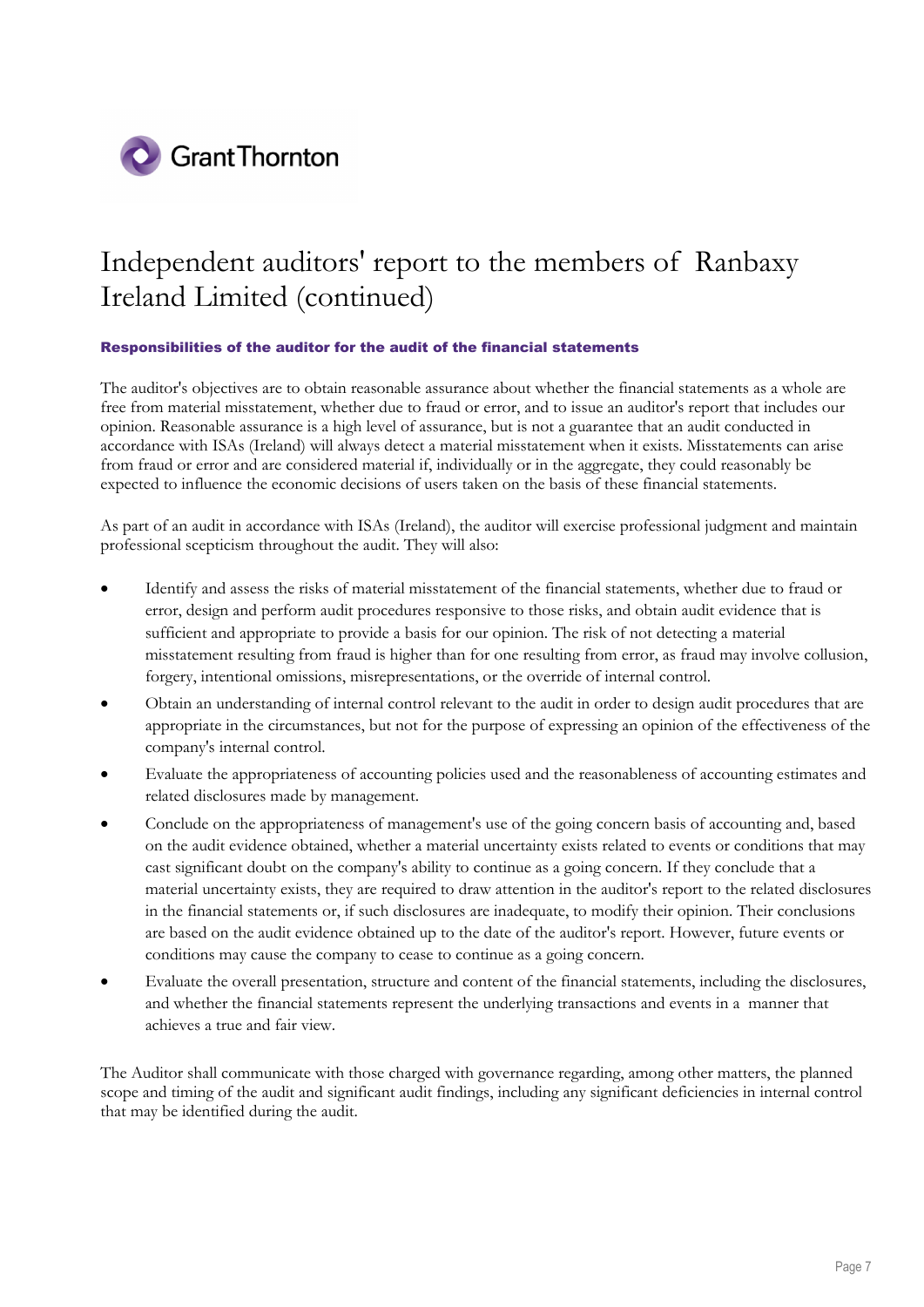

#### **The purpose of our audit work and to whom we owe our responsibilities**

This report is made solely to the company's members, as a body, in accordance with section 391 of the Companies Act 2014. Our audit work has been undertaken so that we might state to the company's members those matters we are required to state to them in an auditor's report and for no other purpose.

To the fullest extent permitted by law, we do not accept or assume responsibility to anyone other than the company and the company's members as a body, for our audit work, for this report, or for the opinions we have formed.

Michael Nolan

for and on behalf of **Grant Thornton**

Chartered Accountants Statutory Audit Firm

Cork Date: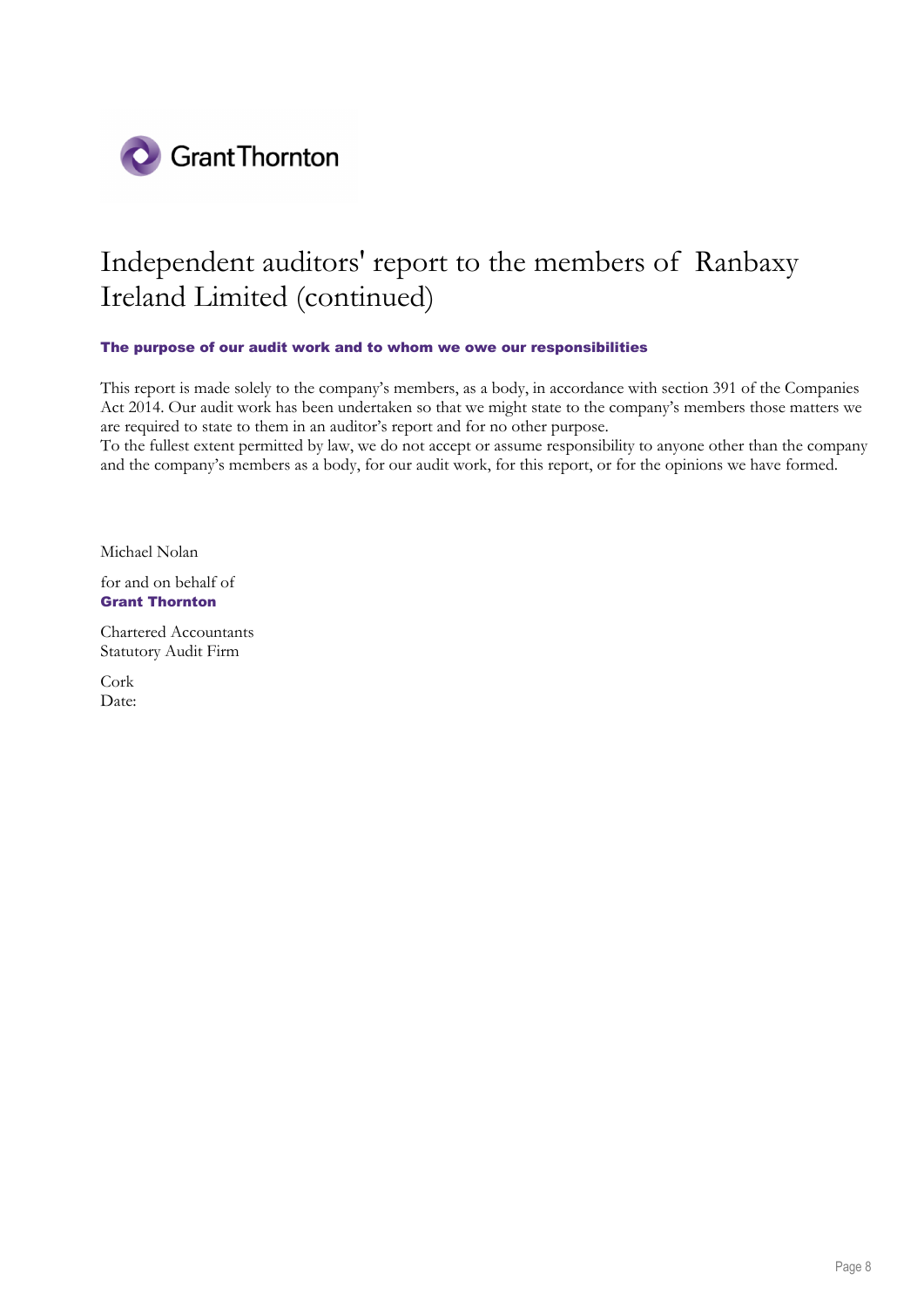### Statement of comprehensive income **For the financial year ended 31 March 2019**

|                                                   | <b>Note</b> | 2019<br>€ | 2018<br>€  |
|---------------------------------------------------|-------------|-----------|------------|
|                                                   |             |           |            |
| Turnover - discontinued activities                |             |           | 75,219     |
| Cost of sales                                     |             |           | (3,069)    |
| <b>Gross profit</b>                               |             |           | 72,150     |
| Administrative expenses                           |             | (87, 948) | (173, 179) |
| <b>Operating loss</b>                             |             | (87, 948) | (101, 029) |
| Tax on loss                                       | 7           |           | (93, 473)  |
| Loss for the financial year                       |             | (87, 948) | (194, 502) |
|                                                   |             |           |            |
| Total comprehensive income for the financial year |             | (87, 948) | (194, 502) |

There were no recognised gains and losses for 2019 or 2018 other than those included in the statement of comprehensive income.

All of the activities of the company are classed as discontinued.

Signed on behalf of the board:

................................................ **H. de Kloet**

................................................ **Prashant Savla**

Director Director

Date: Date: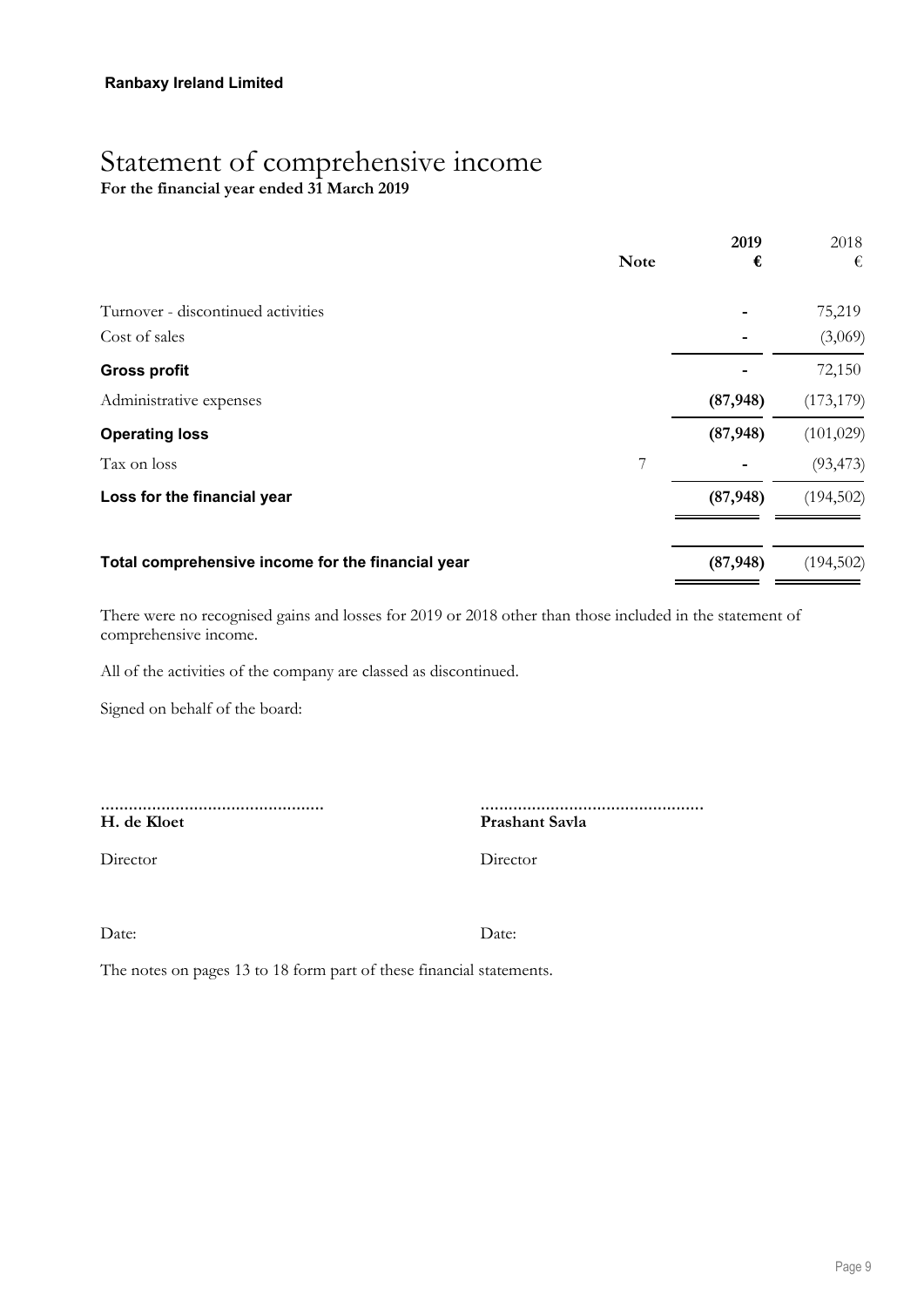### Balance sheet **As at 31 March 2019**

| €         |
|-----------|
|           |
|           |
|           |
|           |
|           |
|           |
| 7,087,029 |
| 7,087,029 |
| 7,087,029 |
|           |
| 7,111,465 |
| 54,964    |
| (79, 400) |
| 7,087,029 |
|           |

The financial statements were approved and authorised for issue by the board:

| H. de Kloet | Prasl |
|-------------|-------|
| Director    | Direc |
| Date:       | Date: |
|             |       |

................................................ **Prashant Savla** Director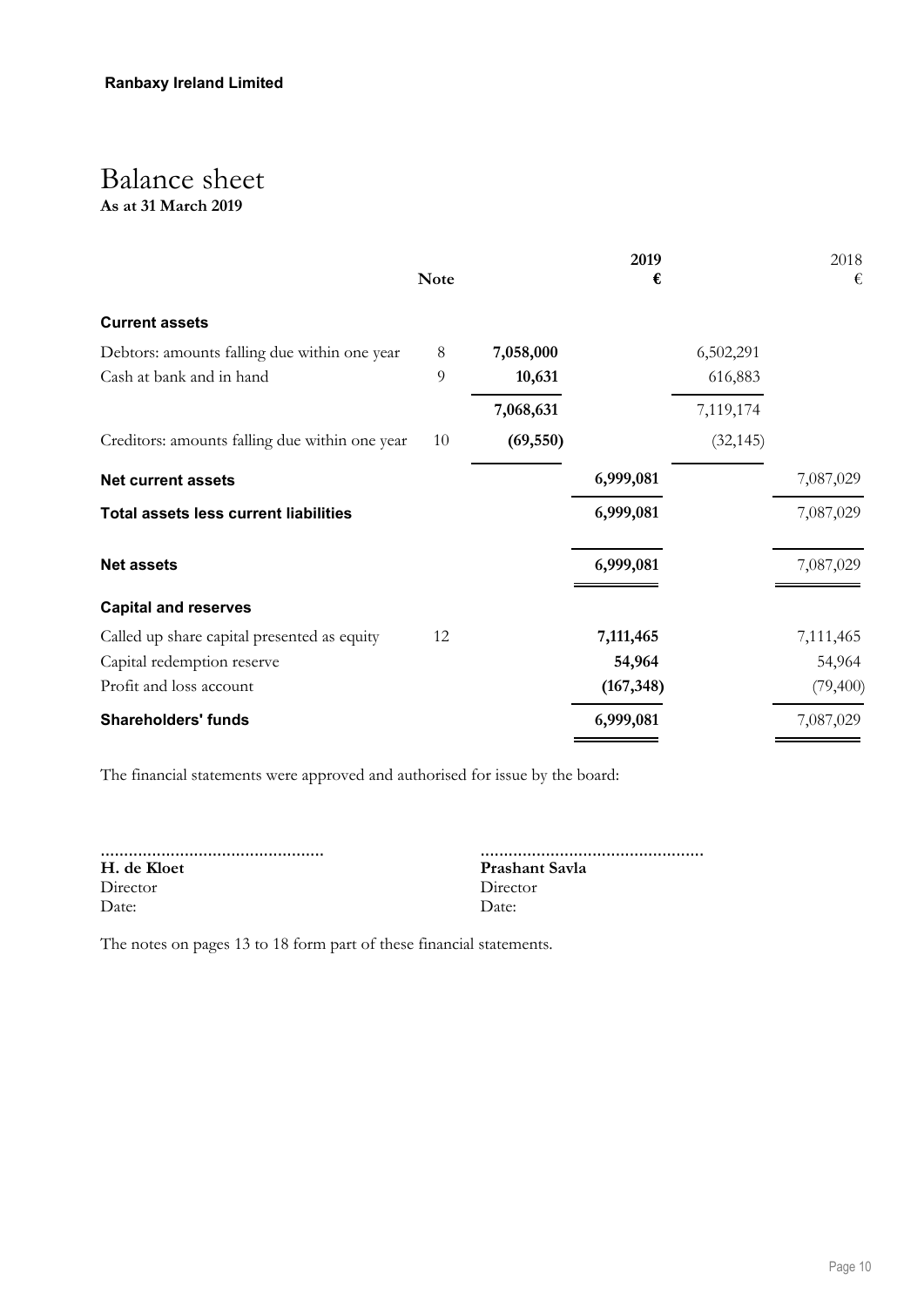## Statement of changes in equity

**For the financial year ended 31 March 2019**

|                                   | Called up<br>share capital<br>€ | Capital<br>redemption<br>reserve<br>€ | Retained<br>earnings<br>€ | Total equity<br>€ |
|-----------------------------------|---------------------------------|---------------------------------------|---------------------------|-------------------|
| At 1 April 2018                   | 7,111,465                       | 54,964                                | (79, 400)                 | 7,087,029         |
| Comprehensive income for the year |                                 |                                       |                           |                   |
| Loss for the year                 | $\blacksquare$                  | $\blacksquare$                        | (87, 948)                 | (87, 948)         |
| <b>At 31 March 2019</b>           | 7,111,465                       | 54,964                                | (167, 348)                | 6,999,081         |

The notes on pages 13 to 18 form part of these financial statements.

## Statement of changes in equity

**For the financial year ended 31 March 2018**

|                                   | Called up<br>share capital | Capital<br>redemption<br>reserve | Retained<br>earnings | Total equity |
|-----------------------------------|----------------------------|----------------------------------|----------------------|--------------|
|                                   | €                          | €                                | €                    | €.           |
| At 1 April 2017                   | 7,111,465                  | 54,964                           | 115,102              | 7,281,531    |
| Comprehensive income for the year |                            |                                  |                      |              |
| Loss for the year                 | $\overline{\phantom{a}}$   | $\overline{\phantom{0}}$         | (194, 502)           | (194, 502)   |
| <b>At 31 March 2018</b>           | 7,111,465                  | 54,964                           | (79, 400)            | 7,087,029    |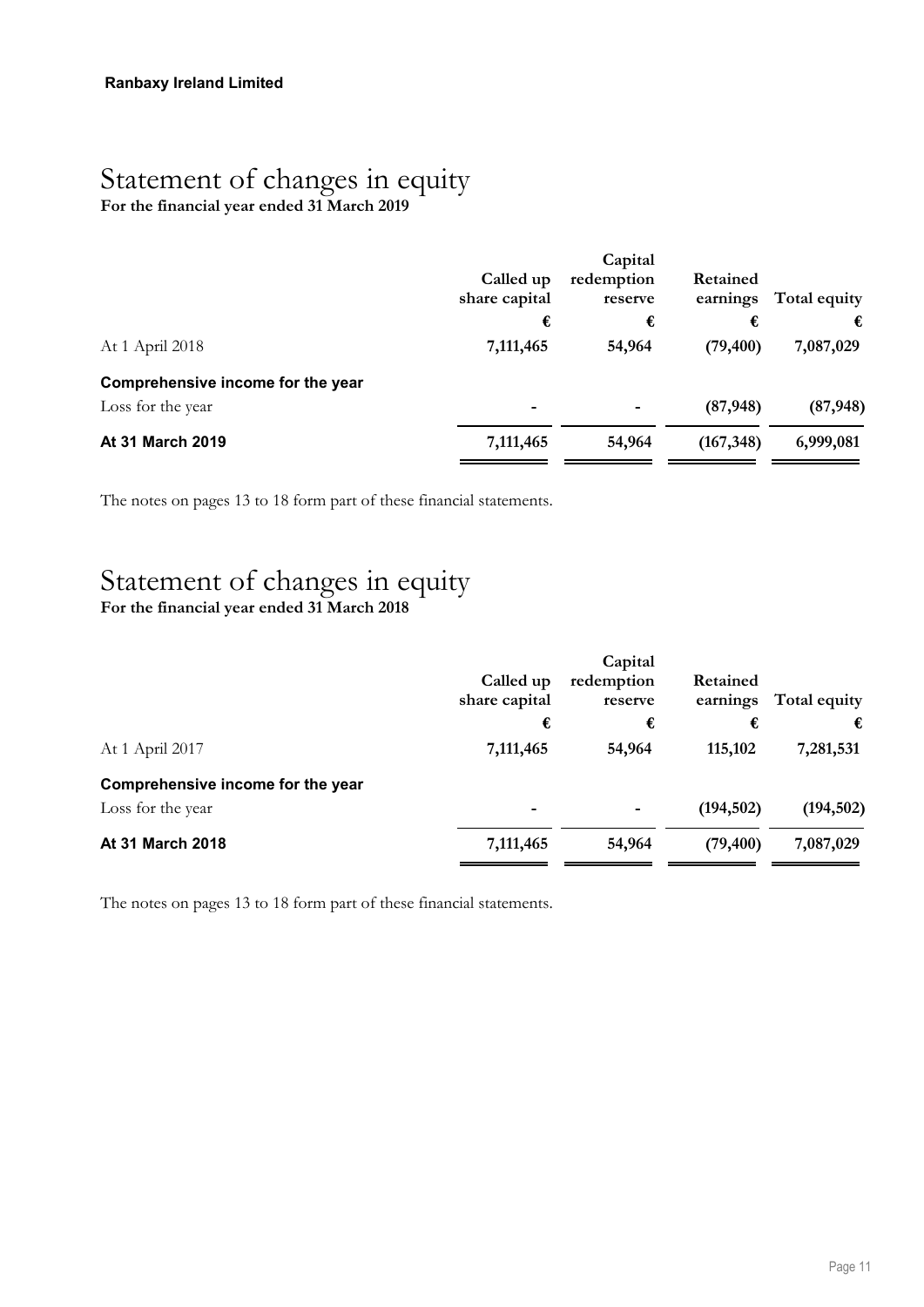## Statement of cash flows

**For the financial year ended 31 March 2019**

|                                                                  | 2019       | 2018        |
|------------------------------------------------------------------|------------|-------------|
|                                                                  | €          | €           |
| Cash flows from operating activities                             |            |             |
| Loss for the financial year                                      | (87, 948)  | (194, 502)  |
| <b>Adjustments for:</b>                                          |            |             |
| Loss on disposal of tangible assets                              |            | (10,797)    |
| Taxation charge                                                  |            | 93,473      |
| Decrease in debtors                                              | 2,291      | 50,554      |
| (Increase) in amounts owed by group companies                    | (558,000)  | (6,486,101) |
| Increase/(decrease) in creditors                                 | 37,405     | (86, 781)   |
| Increase/(decrease) in provisions                                |            | (288, 503)  |
| Corporation tax received                                         |            | 6,141       |
| Net cash generated from operating activities                     | (606, 252) | (6,916,516) |
| Cash flows from investing activities                             |            |             |
| Sale of tangible fixed assets                                    |            | 700,000     |
| Net cash from investing activities                               |            | 700,000     |
| Net (decrease) in cash and cash equivalents                      | (606, 252) | (6,216,516) |
| Cash and cash equivalents at beginning of financial year         | 616,883    | 6,833,399   |
| Cash and cash equivalents at the end of financial year           | 10,631     | 616,883     |
| Cash and cash equivalents at the end of financial year comprise: |            |             |
| Cash at bank and in hand                                         | 10,631     | 616,883     |
|                                                                  | 10,631     | 616,883     |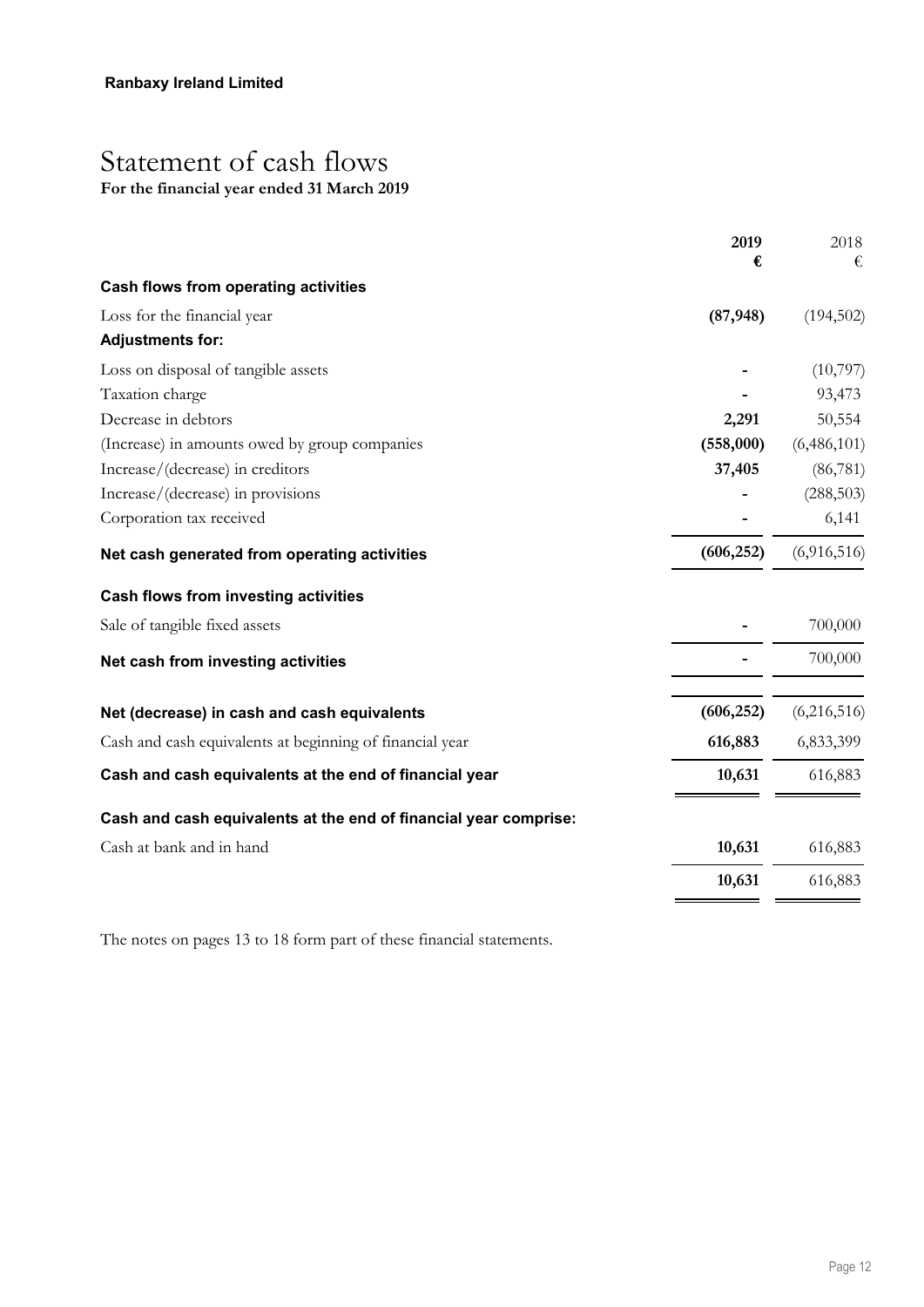## Notes to the financial statements

**For the financial year ended 31 March 2019**

#### **1. General information**

Ranbaxy Ireland Limited is a private company limited by shares incorporated in Ireland with a registered address of C/O Grant Thornton, 14 South Mall, Cork.

#### **2. Accounting policies**

#### **2.1 Basis of preparation of financial statements**

The financial statements have been prepared in accordance with Financial Reporting Standard 102, the Financial Reporting Standard applicable in the UK and the Republic of Ireland and Irish statute comprising of the Companies Act 2014.

The company's ultimate parent undertaking, Sun Pharmaceutical Industries Limited announced on 31 March 2016, that it had decided to cease the operations of the company by the end of the 2016 calendar year and subsequently close the plant during 2017.

The financial statements have been prepared on a basis other than going concern, which is described as the break-up basis. The preparation of financial statements on a break-up basis is a departure from the requirement of Schedule 3, Part III, Paragraph 12 of the Companies Act 2014 to prepare financial statements on a going concern basis. This departure is made in order to comply with the overriding requirement in the Act for the financial statements to give a true and fair view. The break-up basis requires the carrying value of the assets to be at the amounts they are expected to realise and liabilities include any amounts which have crystallised as a result of the decision to wind up the company.

#### **2.2 Going concern**

On 31 March 2016, company's ultimate parent undertaking, Sun Pharmaceutical Industries Limited announced that the company would wind-down operations by the end of the calendar year and subsequently close the plant and company during 2017. This has resulted in the financial statements being prepared on a break-up basis as of 31 March 2019. As a result assets were written down to their net recoverable amount on a break-up basis on 31 March 2016.All assets of the company have been disposed of by calender end 31 March 2018. The directors have also made appropriate provisions in order to bring about the orderly wind-down of the company and its operations. As a result the going concern basis of preparation was not deemed appropriate and the financial statements have been prepared on a break-up basis.

#### **2.3 Turnover**

Turnover represents amounts invoiced excluding value added tax in respect of the sale of goods and supply of services which have been carried out during the year. Turnover of sale of goods is recognised when the significant risks and rewards of ownership have been transferred to the buyer. Transfer occurs when the product is received at the customer's warehouse. Turnover for provision of services is recognised when services rendered to customers are completed and the right to reserve payment is established.

#### **2.4 Cash and cash equivalents**

Cash is represented by cash in hand and deposits with financial institutions repayable without penalty on notice of not more than 24 hours. Cash equivalents are highly liquid investments that mature in no more than three months from the date of acquisition and that are readily convertible to known amounts of cash with insignificant risk of change in value.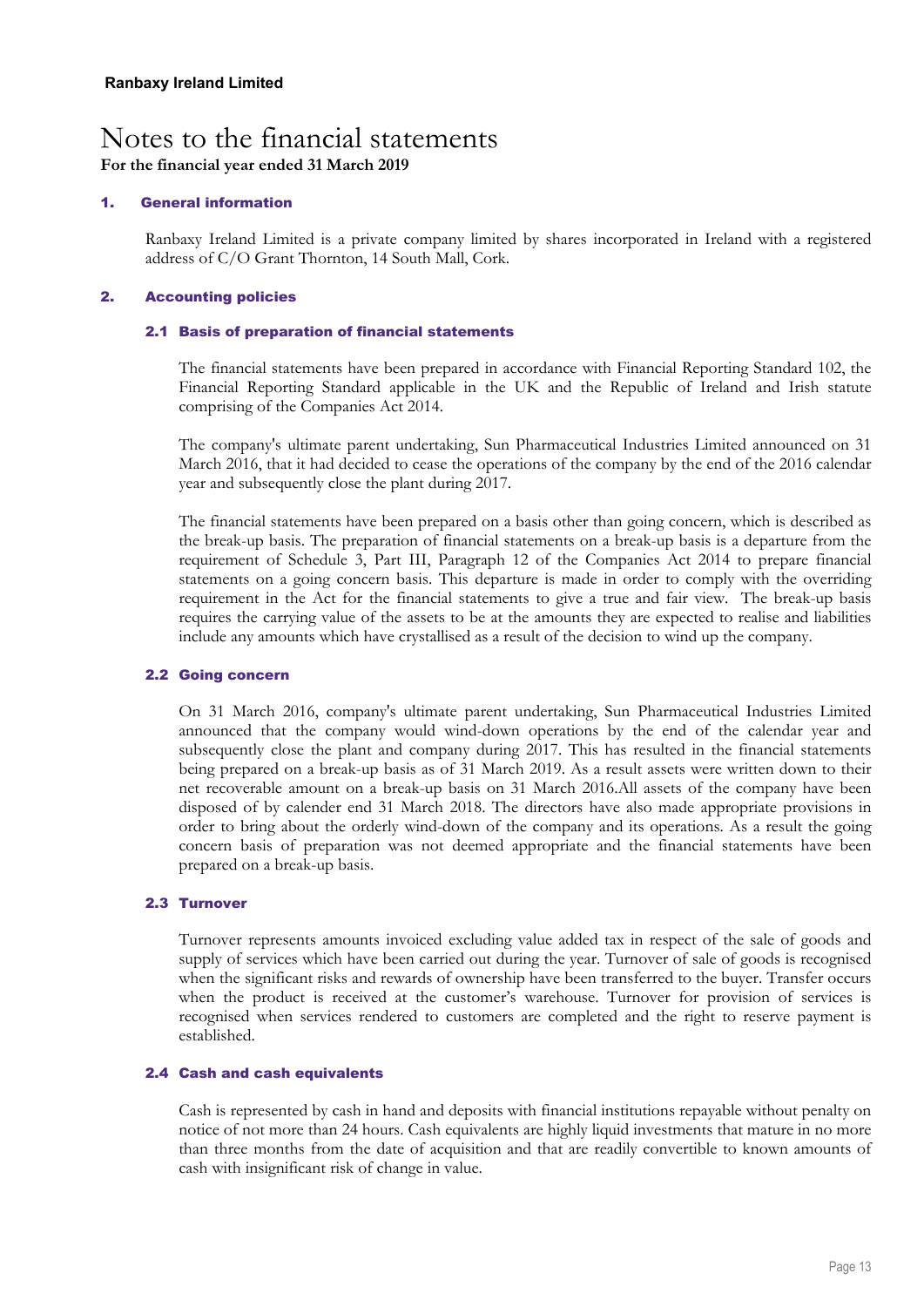### Notes to the financial statements **For the financial year ended 31 March 2019**

#### **2. Accounting policies (continued)**

#### **2.5 Financial instruments**

The company only enters into basic financial instrument transactions that result in the recognition of financial assets and liabilities like trade and other debtors and creditors, loans from banks and other third parties, loans to related parties and investments in non-puttable ordinary shares.

#### **2.6 Creditors**

Short term creditors are measured at the transaction price. Other financial liabilities, including bank loans, are measured initially at fair value, net of transaction costs, and are measured subsequently at amortised cost using the effective interest method.

#### **2.7 Taxation**

Tax is recognised in the Statement of comprehensive income, except that a charge attributable to an item of income and expense recognised as other comprehensive income or to an item recognised directly in equity is also recognised in other comprehensive income or directly in equity respectively.

The current income tax charge is calculated on the basis of tax rates and laws that have been enacted or substantively enacted by the balance sheet date in the countries where the company operates and generates income.

Deferred tax balances are recognised in respect of all timing differences that have originated but not reversed by the Balance sheet date, except that:

- The recognition of deferred tax assets is limited to the extent that it is probable that they will be recovered against the reversal of deferred tax liabilities or other future taxable profits; and
- Any deferred tax balances are reversed if and when all conditions for retaining associated tax allowances have been met.

Deferred tax balances are not recognised in respect of permanent differences except in respect of business combinations, when deferred tax is recognised on the differences between the fair values of assets acquired and the future tax deductions available for them and the differences between the fair values of liabilities acquired and the amount that will be assessed for tax. Deferred tax is determined using tax rates and laws that have been enacted or substantively enacted by the balance sheet date.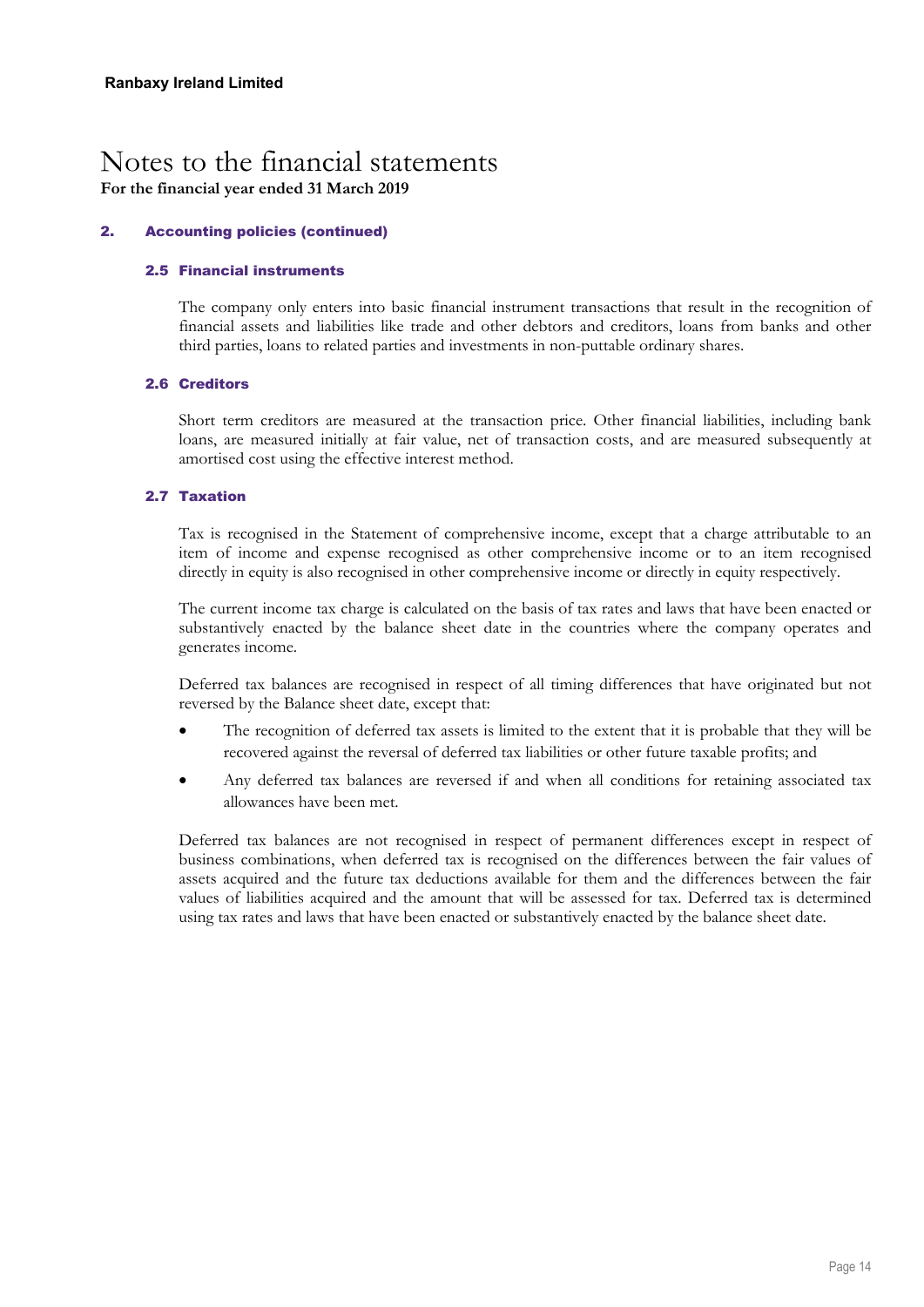## Notes to the financial statements

**For the financial year ended 31 March 2019**

#### **3. Judgments in applying accounting policies and key sources of estimation uncertainty**

The following are significant management judgements in applying the accounting policies of the company that have the most significant effect on the financial statements.

#### **Estimation uncertainty**

Information about estimates and assumptions that have the most significant effect on recognition and measurement of assets, liabilities, income and expenses is provided below. Actual results may be substantially different.

#### *Wind-down provision*

The directors have recorded costs that will be incurred in order to wind-down the operations of the company. These costs have been included in the Profit and loss account and are based on the directors' best estimate of the provision required to settle all obligations related to the wind-down of the company.

#### **4. Turnover**

No turnover arose during the year (2018:  $E$ 75,219).

#### **5. Employees**

The company has no employees other than the directors, who did not receive any remuneration (2018 - €NIL).

There were no emoluments paid to directors during the year (2018:  $\epsilon$ Nil).

#### **6. Wind-down provision**

|                                              | 2019   | 2018   |
|----------------------------------------------|--------|--------|
|                                              | €.     | €      |
| Movement in wind-down provision for the year | 44,770 | 78,192 |
|                                              | 44,770 | 78.192 |

During the 31 March 2016 financial year the directors recorded an estimate of the costs associated with the orderly wind-down of the trade. During the current and prior financial periods, this provision was revised based on the actual payments required for the orderly winding down of the trade.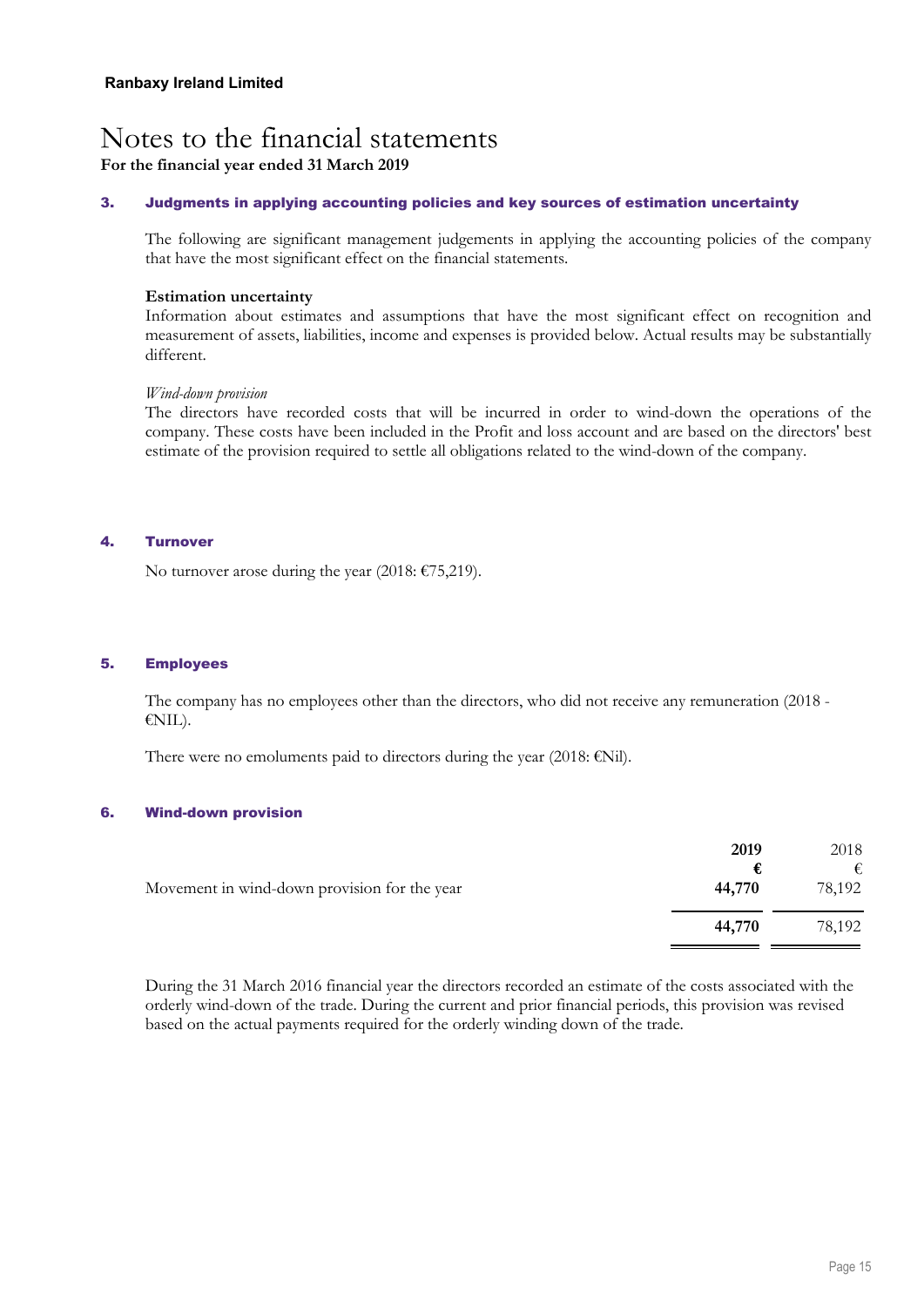### Notes to the financial statements **For the financial year ended 31 March 2019**

#### **7. Taxation**

**8. Debtors**

| 2019<br>€ | 2018<br>€ |
|-----------|-----------|
|           |           |
| ۰         | 93,473    |
|           | 93,473    |
|           |           |

#### **Factors affecting tax charge for the financial year**

The tax assessed for the financial year is higher than (2018 - higher than) the standard rate of corporation tax in Ireland of 12.5% (2018 - 12.5%). The differences are explained below:

|                                                                                                                                 | 2019<br>€ | 2018<br>€  |
|---------------------------------------------------------------------------------------------------------------------------------|-----------|------------|
| Loss on ordinary activities before tax                                                                                          | (87, 948) | (101, 029) |
| Loss on ordinary activities multiplied by standard rate of corporation tax in<br>Ireland of 12.5% (2018 - 12.5%)<br>Effects of: | (10, 994) | (12,629)   |
| Expenses not deductible for tax purposes, other than goodwill amortisation<br>and impairment                                    | 10,994    |            |
| Prior Period adjustment                                                                                                         |           | 106,102    |
| Total tax charge for the financial year                                                                                         |           | 93,473     |
| <b>Debtors</b>                                                                                                                  |           |            |
|                                                                                                                                 | 2019<br>€ | 2018<br>€  |
| Amounts owed by group undertakings                                                                                              | 7,058,000 | 6,500,000  |
| Other debtors                                                                                                                   |           | 2,291      |
|                                                                                                                                 | 7,058,000 | 6,502,291  |

All debtor balances are due within one year.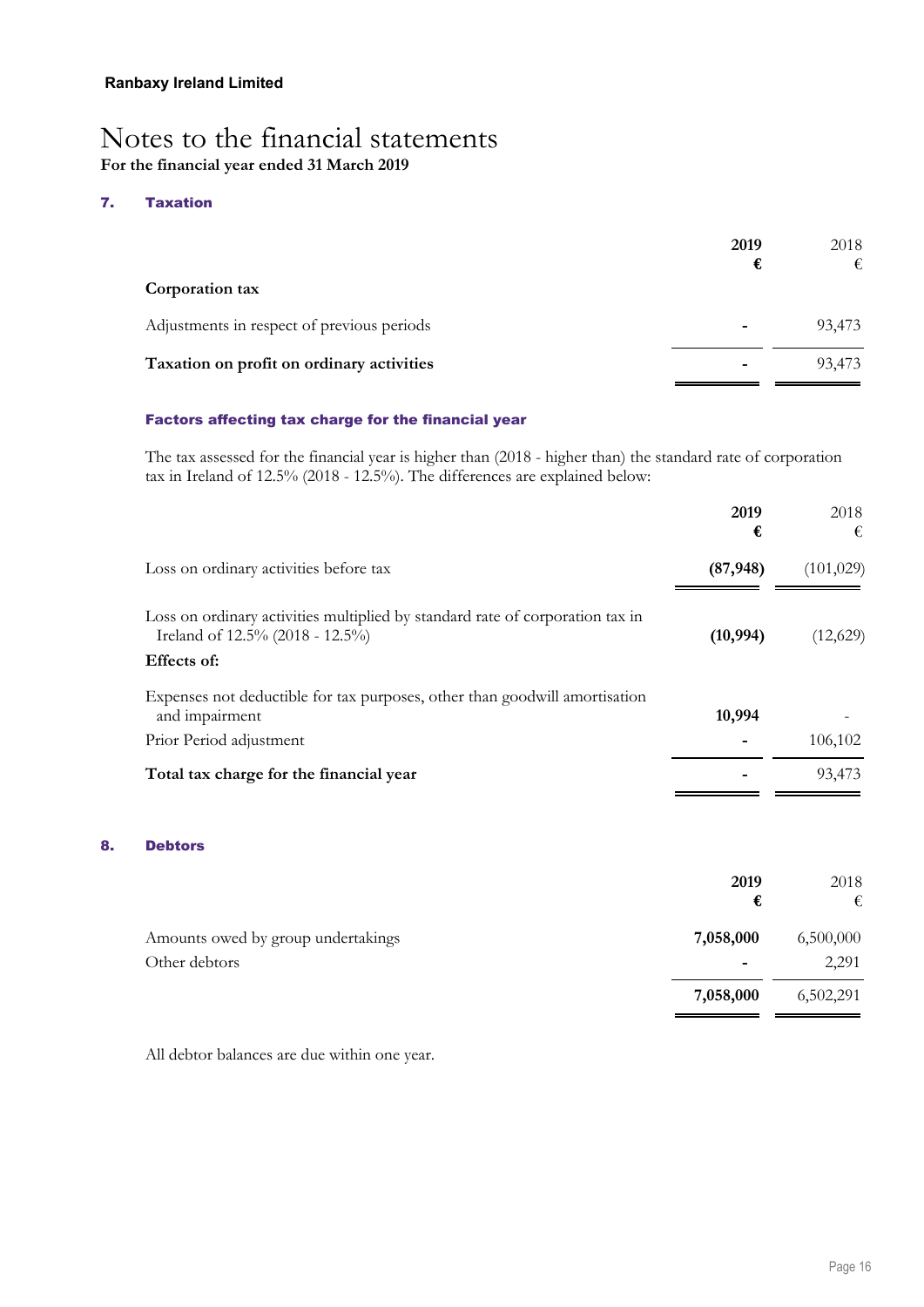## Notes to the financial statements

**For the financial year ended 31 March 2019**

#### **9. Cash and cash equivalents**

|                          | 2019<br>€ | 2018<br>€ |
|--------------------------|-----------|-----------|
| Cash at bank and in hand | 10,631    | 616,883   |
|                          | 10,631    | 616,883   |

#### **10. Creditors: Amounts falling due within one year**

|                 | 2019                     | 2018                     |
|-----------------|--------------------------|--------------------------|
|                 | €                        | €                        |
| Trade creditors | $\overline{\phantom{a}}$ | 6,145                    |
| VAT payable     | 50,484                   | $\overline{\phantom{a}}$ |
| Accruals        | 19,066                   | 26,000                   |
|                 | 69,550                   | 32,145                   |

All creditor balances are due within one year.

#### **11. Financial instruments**

|                                                                       | 2019      | 2018      |
|-----------------------------------------------------------------------|-----------|-----------|
| <b>Financial assets</b>                                               | €         | €         |
| Financial assets measured at fair value through profit or loss        | 10,631    | 616,883   |
| Financial assets that are debt instruments measured at amortised cost | 7,058,000 | 6,502,291 |
|                                                                       | 7,068,631 | 7,119,174 |
| <b>Financial liabilities</b>                                          |           |           |
| Financial liabilities measured at amortised cost                      | (19,066)  | (32,145)  |

Financial assets measured at fair value through profit or loss comprise of cash at bank.

Financial assets measured at amortised cost comprise of amounts owed by group undertakings and other debtors.

Financial liabilities measured at amortised cost comprise of trade creditors and accruals.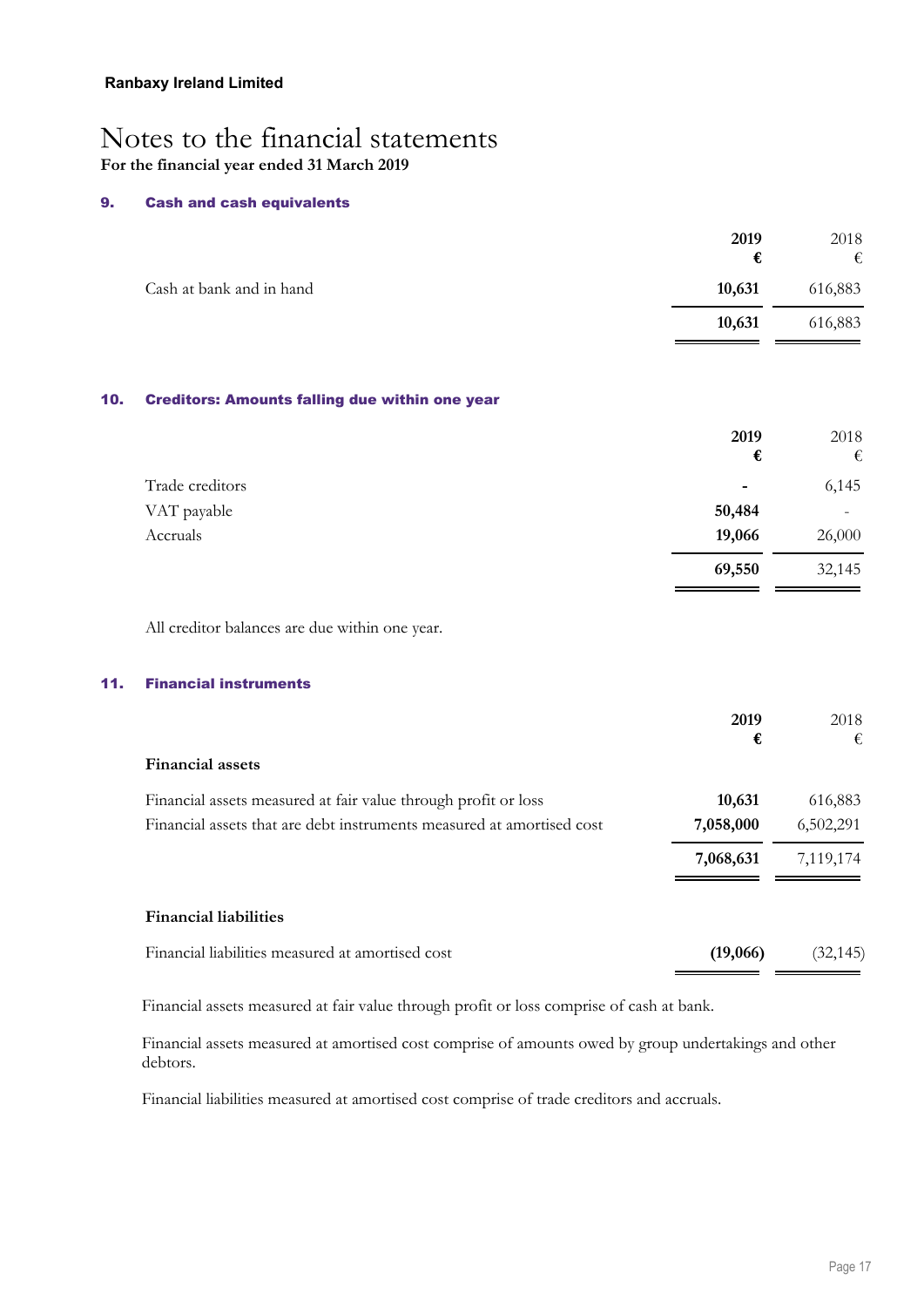### Notes to the financial statements **For the financial year ended 31 March 2019**

#### **12. Share capital**

|                                                              | 2019       | 2018       |
|--------------------------------------------------------------|------------|------------|
|                                                              | €          |            |
| 10,000,000 (2018 - 10,000,000) Ordinary shares of €1.26 each | 12,600,000 | 12,600,000 |
|                                                              |            |            |
| Allotted, called up and fully paid                           |            |            |
| 5,644,020 (2018 - 5,644,020) Ordinary shares of €1.26 each   | 7,111,465  | 7,111,465  |

#### **13. Contingent liabilities**

There are no contingencies at the balance sheet date that required provision or disclosure by the company.

#### **14. Capital commitments**

There are no capital commitments at the balance sheet date (2018:  $\epsilon$ NIL).

#### **15. Related party transactions**

The company has availed of the exemption in FRS 102 from the requirement to disclose details of transactions with fellow group undertakings. Other than transactions with related group undertakings there are no related party transactions requiring disclosure.

#### **16. Ultimate parent undertaking**

On the 25th March 2015, Ranbaxy Laboratories Limited, which was the company's ultimate parent company, was acquired by Sun Pharmaceuticals Industries Limited. Ranbaxy Ireland Limited is a wholly owned subsidiary of Ranbaxy (Netherlands) BV a company registered in the Netherlands, whose ultimate parent company is Sun Pharmaceutical Industries Ltd based in SPARC, Tandalja, Baroda, Gujarat, India, PIN -390020.

The smallest and largest group in which the results of the company are consolidated is that of Sun Pharmaceutical Industries Ltd., incorporated in India. The consolidated financial statements of this group are available to the public and may be obtained from the Company Secretary at the Sun Pharma Advanced Research Centre (SPARC), Tandalja, Akota Road, Vadodra – 390020, Gujarat, India.

#### **17. Approval of financial statements**

The board of directors approved these financial statements for issue on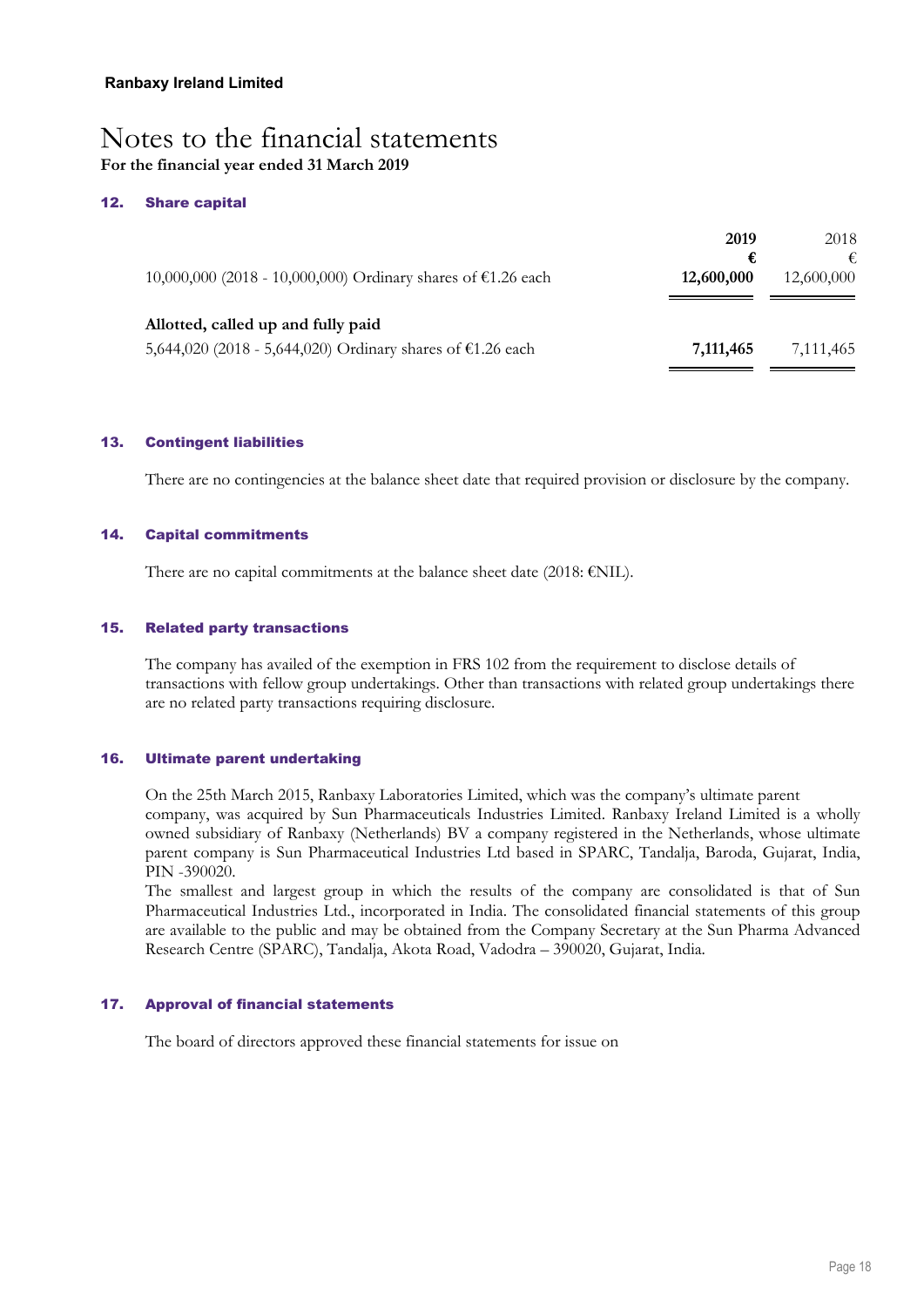### **Ranbaxy Ireland Limited**

Management information **For the financial year ended 31 March 2019**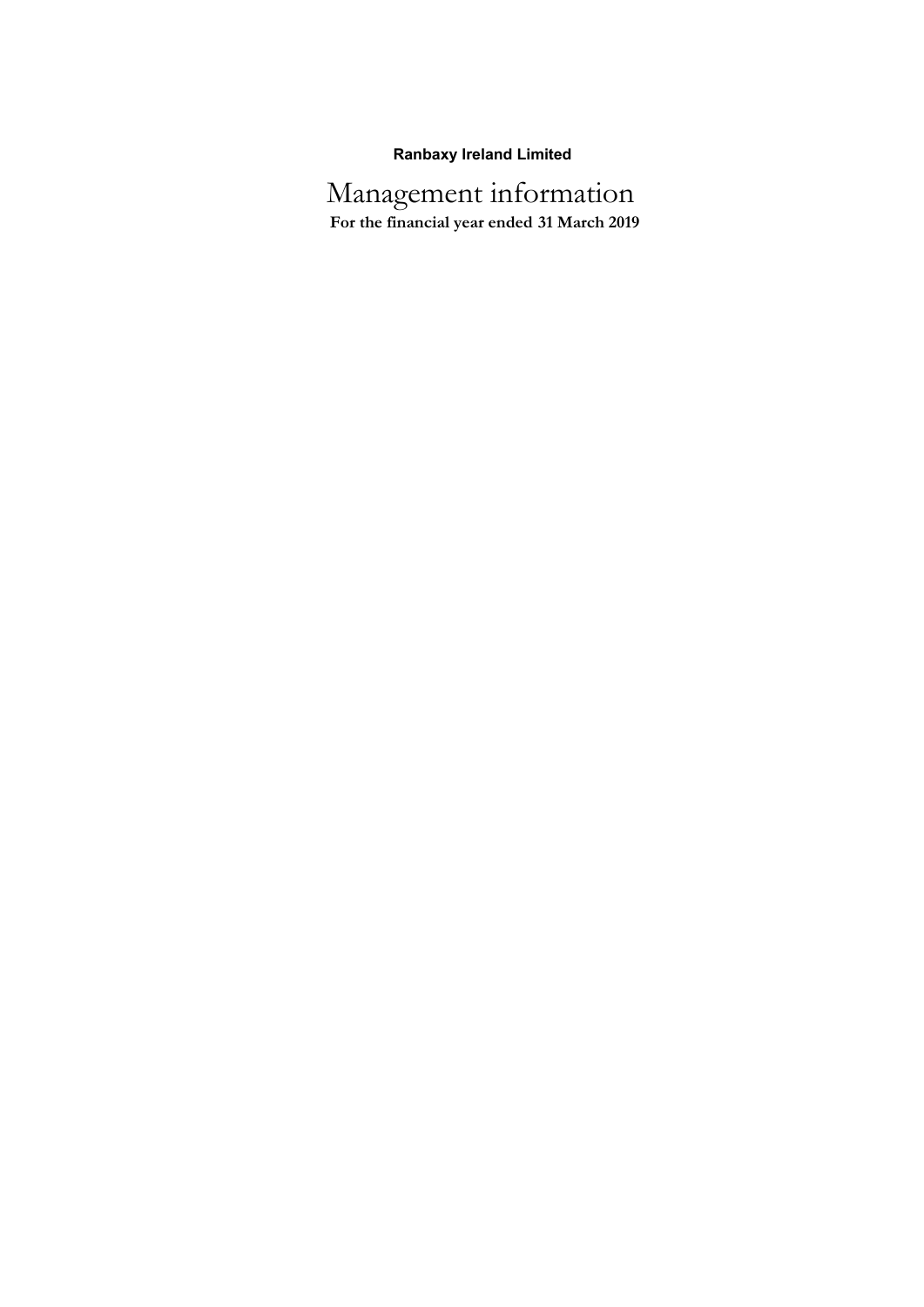## Detailed profit and loss account

**For the financial year ended 31 March 2019**

| 2019<br>€ | 2018<br>€   |
|-----------|-------------|
|           | 75,219      |
|           | (3,069)     |
|           | 72,150      |
|           |             |
| (87, 948) | (173, 179)  |
| (87, 948) | (101, 029)  |
|           | (93, 473)   |
| (87, 948) | (194, 502)  |
|           | <b>Note</b> |